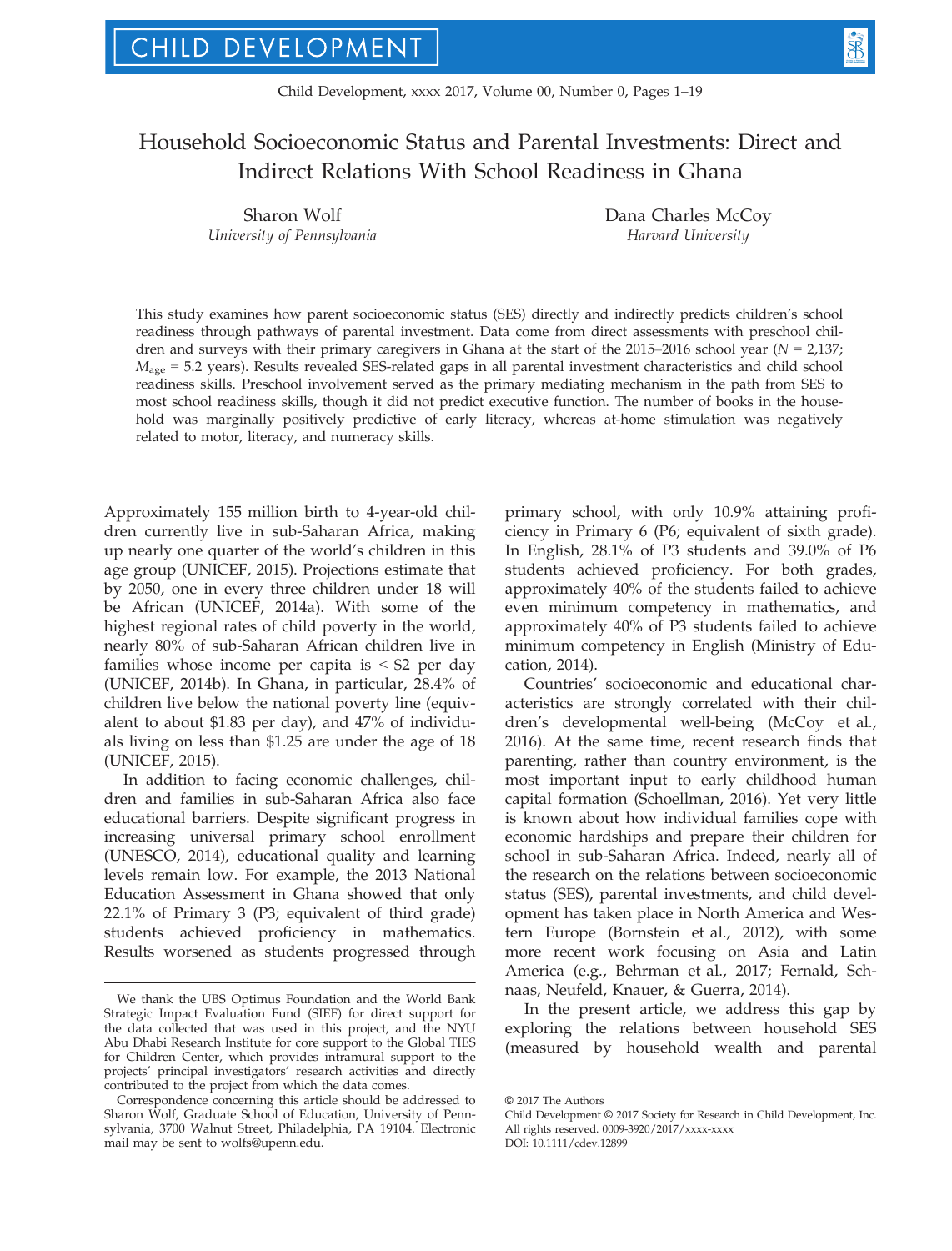education), parental investments in learning in and out of the home, and children's school readiness outcomes across five developmental domains at the start of kindergarten in Ghana. We argue that examining the pathways through which SES influences children's school readiness can provide insights into the types of interventions that might lessen disparities earlier in children's lives. Given that girls in Ghana have historically experienced lower educational outcomes than boys (UNESCO, 2014) and that gender parity in school enrollment in Ghana declines with school progression (UNGEI, 2012), we also examine whether these processes differ by child gender. This empirical evaluation is a first step in testing an adapted version of a family investment model for young children for use in low- and middle-income countries (LMICs). Ghana represents a particularly important context to study family investments given that it now provides 2 years of free, universal preprimary education and, as a result, has some of the highest preprimary enrollment rates on the continent.

# SES and School Readiness

For the purposes of the present study, we define school readiness as a multidimensional set of preacademic, cognitive, motor, and social-emotional skills that help children learn and succeed in primary school. A large body of research from the United States suggests that children's school success is predicted by a wide range of early skills, including their basic knowledge about letters and numbers, their ability to get along with peers, their fine motor skills, and their ability to control impulses and focus attention (Blair, 2002; Grissmer, Grimm, Aiyer, Murrah, & Steele, 2010; UNESCO, 2013). At the same time, less is known about which skills are most central to school readiness in LMICs, with the majority of research on preprimary education focusing on cognitive and preacademic outcomes only (Nores & Barnett, 2010; Walker et al., 2011). In the present study, we expand the evidence base on school readiness outcomes in Ghana by applying a multidimensional measure of school readiness that aligns with standards and objectives set forth by the government of Ghana to promote language, math, psychosocial, and psychomotor development (Ghana Education Service, 2012).

In high-income country contexts, numerous studies have analyzed the association between family SES and children's school readiness skills. These studies show that low SES, as measured by income, wealth, and or parental education, is associated

with lower levels of cognitive development, academic knowledge, social-emotional skills, and other school readiness domains (e.g., Bradley & Corwyn, 2002; Kiernan & Mensah, 2009). Although gaps in cognitive and social-emotional skills tend to persist through the school years and into later life (Duncan et al., 2007), these SES-related developmental disparities are apparent before children even enter school (Janus & Duku, 2007).

In sub-Saharan Africa, where children and families face different macroeconomic contexts than those in the United States, emerging research has shown similar relations between exposure to poverty and various aspects of children's health and development. For example, the Young Lives project —a multicountry longitudinal study of child poverty including Ethiopia—has shown that children aged 12 living in low-resourced home contexts have lower cognitive and social-emotional outcomes than their peers in more advantaged households (Dercon & Krishnan, 2009). In Zambia, low household income and caregiver education were independently and negatively related to children's language, executive function, and nonverbal reasoning skills (McCoy, Zuilkowski, & Fink, 2015). In Madagascar, even in the context of extreme poverty, socioeconomic gradients were still predictive of child outcomes, particularly in receptive language and sustained attention (Fernald, Weber, Galasso, & Ratsifandrihamanana, 2011). Other research has shown that children residing in poverty within LMICs have worse physical health, including malnutrition, frequent disease, and higher rates of stunting (Grantham-McGregor et al., 2007). As far as we know, no research has explored these relations in Ghana.

# Applying a Cognitive Stimulation Model to Understand School Readiness in Ghana

Why might SES be associated with children's school readiness in Ghana? One of the main theories explaining this association in high-income contexts is the cognitive stimulation model (e.g., Haveman & Wolfe, 1994). This model posits that poverty makes it more difficult for families to invest (both financially and in terms of time) in practices to stimulate and support learning inside and outside the home, and that this lack of investment results in poorer cognitive and academic outcomes for children. In the United States, a number of studies have shown that cognitive enrichment in the home mediates much of the covariation between parental income and child cognitive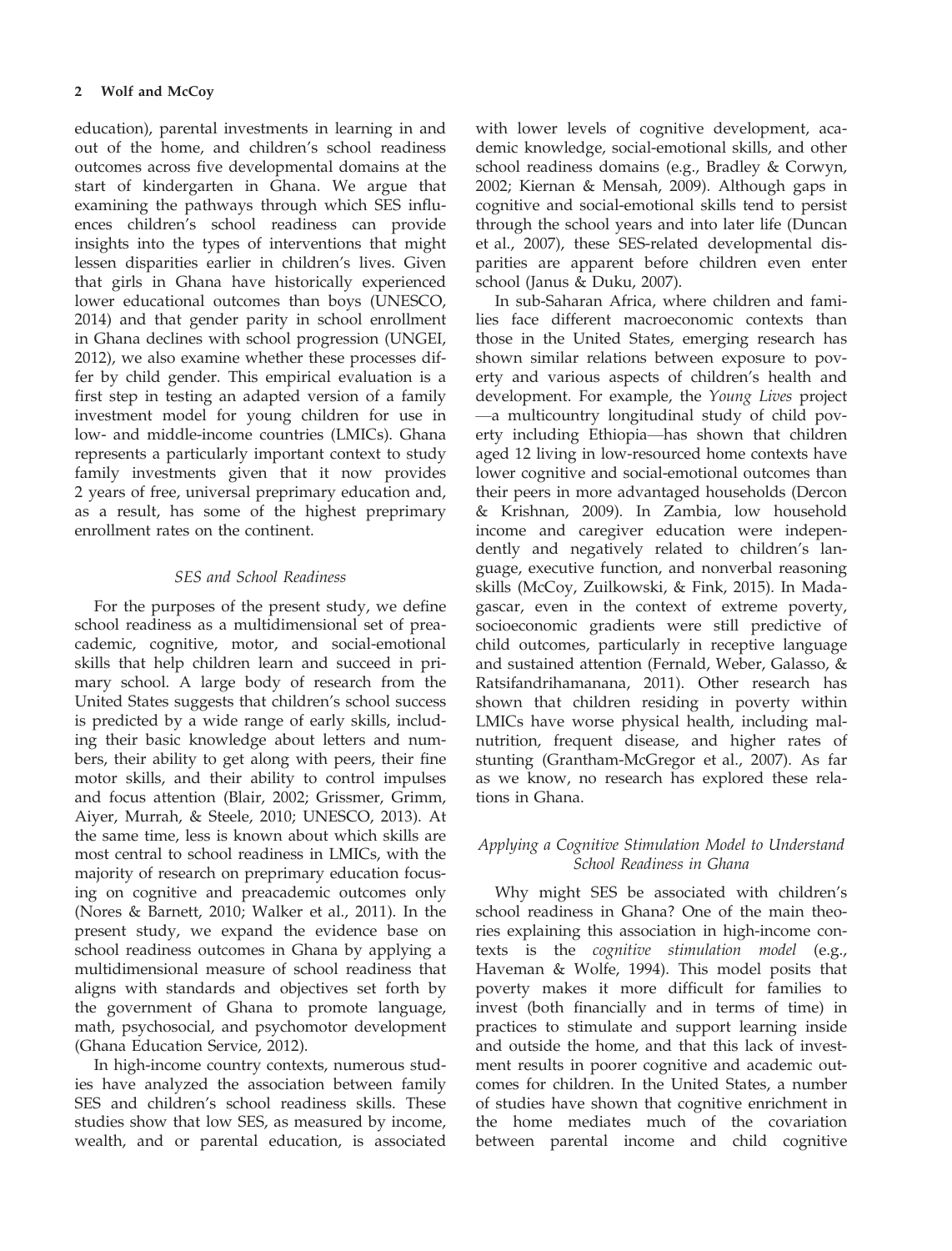development (e.g., Chazan-Cohen et al., 2009; Yeung, Linver, & Brooks-Gunn, 2002). As a second key component of SES, parental education is also linked with children's outcomes and plays a key role in influencing the quantity and quality of time investments in children (Harding, Morris, & Hughes, 2015). Researchers have argued that these components of SES do act in concert to affect children's lives but have distinct impacts and are not necessarily interchangeable (Duncan & Magnuson, 2003).

Several specific forms of investment have been hypothesized as mechanisms within this broader cognitive stimulation model. The first of these possible mechanisms is caregivers' engagement in cognitively stimulating activities with children in the home, such as reading books with children, teaching them about letters and numbers, and taking them on trips to libraries and museums (e.g., Chazan-Cohen et al., 2009; Yeung et al., 2002). Although research on these specific processes is relatively limited in LMICs, a body of related work supports this overall hypothesis. In particular, researchers have found that at the country level, the Human Development Index (HDI) score, average level of schooling, and gross domestic product are significantly correlated with levels of parentreported stimulation (Bornstein & Putnick, 2012). The intervention literature also supports the importance of stimulation, with a number of parenting programs showing substantive impacts on child outcomes in LMICs (e.g., Engle et al., 2011; Neville, Pakulak, & Stevens, 2015). In Mexico, for example, Knauer et al. (2016) found that the amount of play activities and shared book reading explained up to 32% of the effects of a parenting support program on child development outcomes. A recent meta-analysis of early childhood interventions in LMICs found that programs that incorporated a component of parent education, care, or cognitive stimulation had the largest impacts on young children's cognitive outcomes compared to interventions solely focused on cash transfers or nutritional supplementation (Nores & Barnett, 2010). Another review found similar results: Increasing play and reading with young children in community-based interventions were effective in improving early development (Maulik & Darmstadt, 2009). Taken together, these studies suggest that at-home stimulation is an important pathway to improving school readiness in LMICs.

Second, research has supported the availability of stimulating materials such as print resources and books as important predictors of children's school

readiness (Bradley, Corwyn, Burchinal, McAdoo, & García Coll, 2001). In the United States, there is a well-documented association between household SES and the number of books and material resources available in the home (Bradley et al., 2001). Less is known about access to stimulating material resources outside of the United States, yet emerging research suggests these resources to be associated with children's early outcomes in LMICs. In analyzing data from 39 LMICs, Bornstein, Putnick, Bradley, Lansford, and Deater-Deckard (2015) found that household material resources, including basic facilities as well as the number of books in the household, mediated 48%–78% of the relation between caregiver education and infant growth, depending on the country. A study in Belize, Kenya, Nepal, and American Samoa showed that access to learning materials in early childhood, specifically, was related to children's cognitive development and levels of exploratory play (Gauvain & Munroe, 2009). In rural Bangladesh, controlling for SES, access to play and reading materials at home predicted cognitive development in 18 month-olds (Hamadani et al., 2010). Similarly, a study in Malawi child-care centers showed that controlling for other aspects of the learning environment, access to learning materials predicted infants' language development (Ferguson, 2008).

Finally, often less researched in early childhood is caregivers' levels of school involvement. In promoting achievement across elementary and secondary school, theories, research, and policies have identified the significant role of families, family–school relations, and caregiver involvement in education (Dearing, Kreider, Simpkins, & Weiss, 2006; Hill & Chao, 2009). In a review of the literature for middle school students in the United States, Hill and Tyson (2009) identified school-based involvement as being associated with children's achievement. They explained that such involvement can include visits to the classroom and interactions with children's teachers, which increase caregivers' knowledge about the curriculum, enhance social capital, and increase the effectiveness of involvement at home (Hill & Taylor, 2004). Similar associations between mothers' school involvement and students' academic achievement have been found in a socioeconomically diverse group of Ghanaian 15- to 20 year-olds (Nyarko, 2011).

Caregiver school involvement may also be particularly beneficial for younger children. Regular contact and communication between the parent and school allow the two to work together toward the goal of school readiness. In an attempt to extend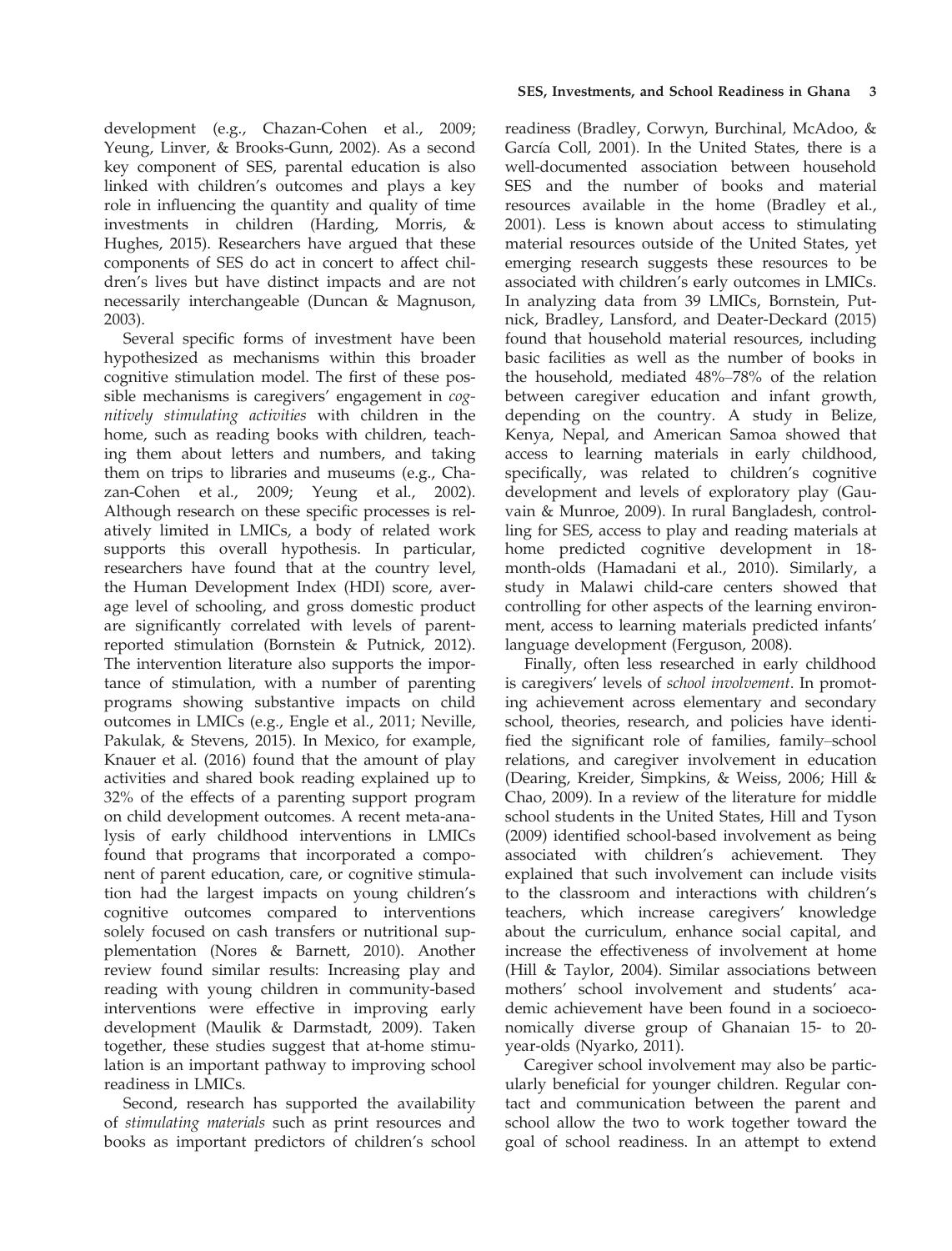the literature to early childhood, Arnold, Zeljo, Doctoroff, and Ortiz (2008) found that caregivers' school involvement predicted preschool children's preliteracy skills in the United States. In addition, a longitudinal study found that the number of school activities in which caregivers participated during preschool and kindergarten was significantly associated with higher reading achievement in kindergarten and lower rates of grade retention at age 14 (Miedel & Reynolds, 2000).

Although parents differ in their ideas about their role in their children's learning (Strom & Slaughter, 1978), research in the United States has shown that parents who feel efficacious in their role as parents, who view their role as that of a teacher, and who view their children as less difficult engaged in higher involvement in their schooling (Grolnick, Benjet, Kurowski, & Apostoleris, 1997). In South Africa, research has shown that many early childhood teachers perceive low-income parents to be less interested or involved in their children's education, with negative implications for home-school communication (Bridgemohan, van Wyk, & van Staden, 2005). Additional research is needed to explore parental involvement in early childhood settings, particularly in the sub-Saharan African context, where parents have been shown to value early education (Bidwell, Perry, & Watine, 2014), yet where low adult literacy rates and education levels may limit parents' perceptions of their own efficacy in promoting their child's learning.

# The Ghanaian Context

In the present study, we build on a broad research base from high-income countries and an emerging body of research in LMICs to explore a cognitive stimulation model of parental investment in one specific country: Ghana. Ghana is a lowermiddle-income country in West Africa with a population of 26.8 million people. With an adult literacy rate of 76.6% (World Bank, 2017), nearly one quarter (24.2%) of the population lives below the national poverty line, and the average life expectancy is 61 years of age.

Recent research estimates that 32.6% of 3- and 4 year-olds in Ghana struggle to meet basic developmental milestones, including following directions, working independently, avoiding distraction, getting along with others, and avoiding aggression (McCoy et al., 2016). Estimates suggest that levels of at-home stimulation provided to Ghanaian children are low, with only 33.1% of children having been read to in the previous 3 days (vs. an average of 54.1% in all LMICs; McCoy et al., 2017). Indeed, compared to 13 other countries categorized as medium on the HDI (a composite indicator of life expectancy, education, and income per capita), Ghana ranked 12th, followed only by Yemen, in terms of the levels of cognitive stimulation parents reported engaging in with their child (Bornstein & Putnick, 2012).

Despite these relatively high levels of developmental challenges and low levels of stimulation, Ghanaian children have high exposure to out-ofhome educational services. In 2007, the government expanded access to 2 years of preprimary education —called Kindergarten 1 (KG1; 4-year-olds) and Kindergarten 2 (KG2; 5-year-olds), respectively—by including it in the free and compulsory basic education provided by the state. Ghana is one of the first countries in sub-Saharan Africa to provide 2 years of free preprimary education and has one of the highest preschool enrollment rates on the continent at 68.7% for 3- and 4-year-olds (McCoy et al., in preparation).

Despite this progress, income-based disparities in early childhood services are prevalent in Ghana. Estimates suggest that children from households in the top wealth quintile were 2.4 times more likely to attend preprimary school and 3.1 times more likely to receive high levels of at-home stimulation than their peers from households in the bottom wealth quintile (McCoy et al., in preparation). Although tuition fees have been eliminated under Ghana's education policy, most schools have other fees associated with school uniforms and school supplies that place important economic burdens on families. In the sample of schools used in this study, public schools on average charged additional annual fees amounting to 30 Ghana cedis (the equivalent of approximately 7 USD). Private schools—which, according to one report, are preferred by parents relative to public schools (Bidwell et al., 2014)—had higher average fees of 340 Ghana cedis (the equivalent of 80 USD), though variability was large and affordable private options were available.

Furthermore, the structural and process quality of KG programs in both public and private sectors is low (UNESCO, 2006). All schools are mandated to follow the Ghana Education Service KG curricula (MOWAC, 2004), which emphasize developmentally appropriate, play-based methods for promoting a holistic grouping of skills relevant in the early childhood period. At the same time, government reports suggest that these curricula are not being implemented in most schools (Ghana Education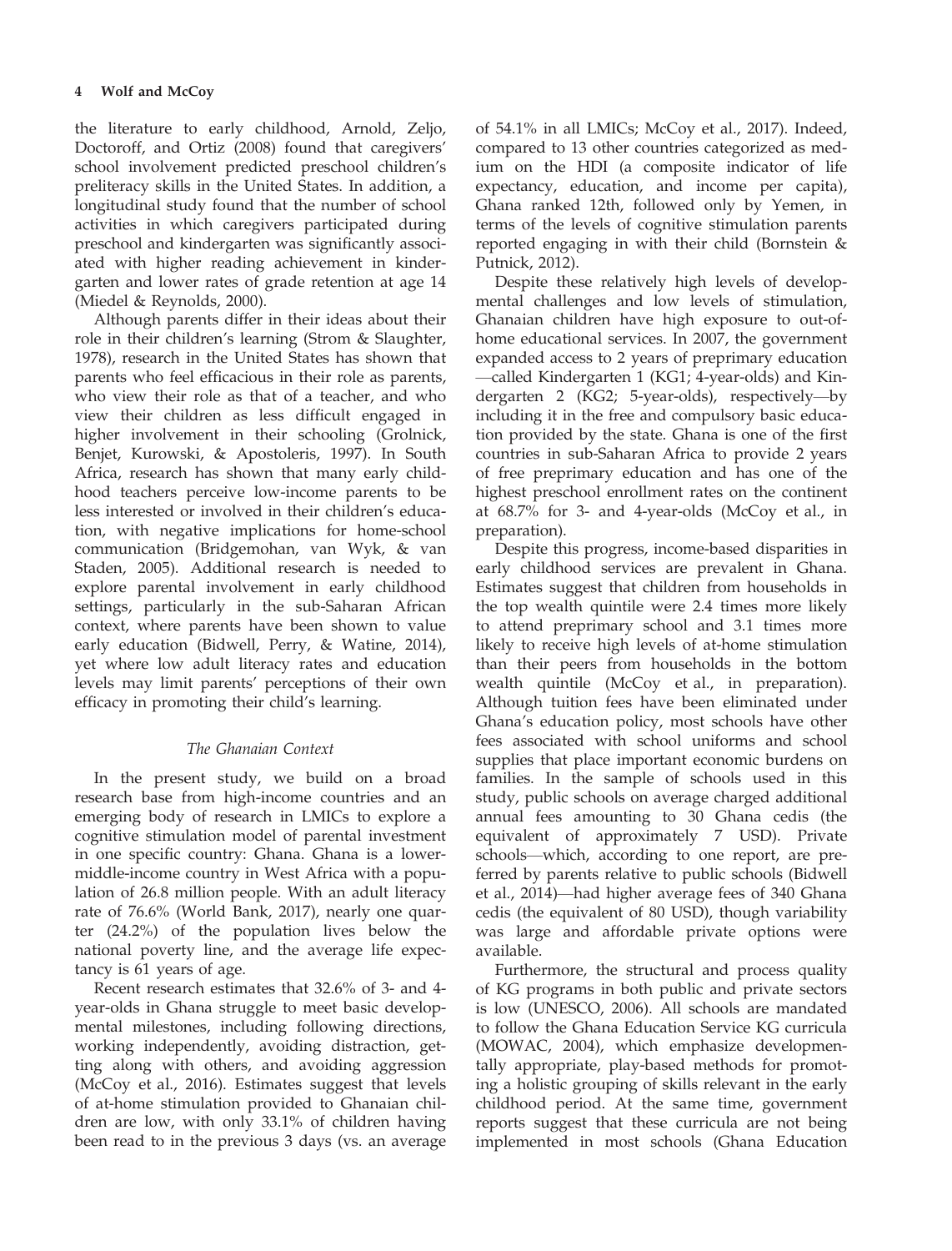Service, 2012). The first study to systematically assess the state of quality in Ghana's preprimary education system, as well as testing approaches to train teachers to incorporate play-based, child-centered pedagogy as outlined in the GES curriculum, is currently underway (Wolf, Aber, & Behrman, 2017).

The present study takes place in periurban communities in the Greater Accra Region in Ghana, the second highest populated and one of the fastestgrowing regions in Ghana. Preschool enrollment rates in the Accra area are some of the highest in Africa, around 89% (McCoy et al., in preparation), with estimates of some neighborhoods having enrollment rates as high as 94% (Bidwell et al., 2014). Given these high rates of participation in early education, the periurban area surrounding Accra makes for a particularly rich case study of the intersection between caregivers' investments in home- and school-based opportunities for learning.

Focusing on the Ghanaian context also provides an important opportunity to examine the role that gender may play in shaping SES-related gaps in parental investments and school readiness. Although gender parity exists in preprimary education in Ghana (UNESCO, 2015), gender is an important determinant of later schooling outcomes in Ghana. Although there is near gender parity in primary and junior high school enrollment, the national gender ratio for completion of secondary high school (the equivalent of high school) is estimated at 67.5%. In other words, two girls for every three boys complete secondary high school. In addition, girls are more likely to be over age than boys (UNGEI, 2012), which has consequences for learning outcomes (Taylor, Mabogoane, Shindler, & Akoobhai, 2010). In the present study, we test whether the relations between SES, parental investment, and school readiness differ by child gender. Although research on these processes in relation to gender is relatively limited, prior research in Ghana shows that when caregivers cannot afford school fees, girls' school attendance declines but boys' attendance is not affected (Wolf, McCoy, & Godfrey, 2016). As such, we hypothesize that SES may place different constraints on the resources and outcomes for boys versus girls within this context.

# The Present Study

The primary aim of the present study is to test a comprehensive model of parental investment in children's learning and development in a sample of preprimary school-aged children in periurban

Ghana. In particular, we test the contributions of three distinct forms of parental investment—including at-home stimulation activities, at-home resources for learning, and school involvement—as mediators in the overall relations between household SES and five key domains of school readiness. Based on U.S.-based research and findings to date analyzing the relation between poverty and child development in LMICs, we hypothesize that all three dimensions of parental investment will mediate the association between household SES and child outcomes, with higher levels of SES and parental investments being associated with higher levels of children's school readiness. We also conduct an exploratory analysis to determine whether the fit of this model differs by child gender. In doing so, we test whether gender-based disparities in learning outcomes observed later in children's academic trajectories may begin prior to formal school entry. Note that although we use the term "parental investment" to be consistent with prior literature, our sample included both parents (i.e., mothers and fathers) as well as other types of primary caregivers (e.g., grandparents, older siblings, aunts, and uncles).

This study makes several contributions to the literature on family investments, early childhood development, and international child well-being. First, this is the first study to our knowledge to test the application of a cognitive stimulation model in West Africa. We use a large sample of children enrolled in both public and private preprimary schools in the second most populated area in the Greater Accra Region of Ghana, a linguistically and economically diverse region that accounts for 15.4% of Ghana's population. Second, by including three distinct types of in- and out-of-home investments in a single conceptual model, we build on several bodies of literature that have examined singular dimensions of parental investment. Doing so allows us to understand the substantive, independent contributions of these three diverse yet interrelated mediating mechanisms. In particular, we consider parental involvement in preprimary programming as a potentially important but underconsidered dimension of investment relevant to the present setting (e.g., Grolnick et al., 1997; Hill & Tyson, 2009). Third, we examine relations with multiple domains of children's school readiness not often included in a single model. In considering these diverse skills simultaneously, we build on a small but growing body of work exploring links between parental investment and children's cognitive functioning in sub-Saharan Africa (e.g., McCoy et al., 2015) to also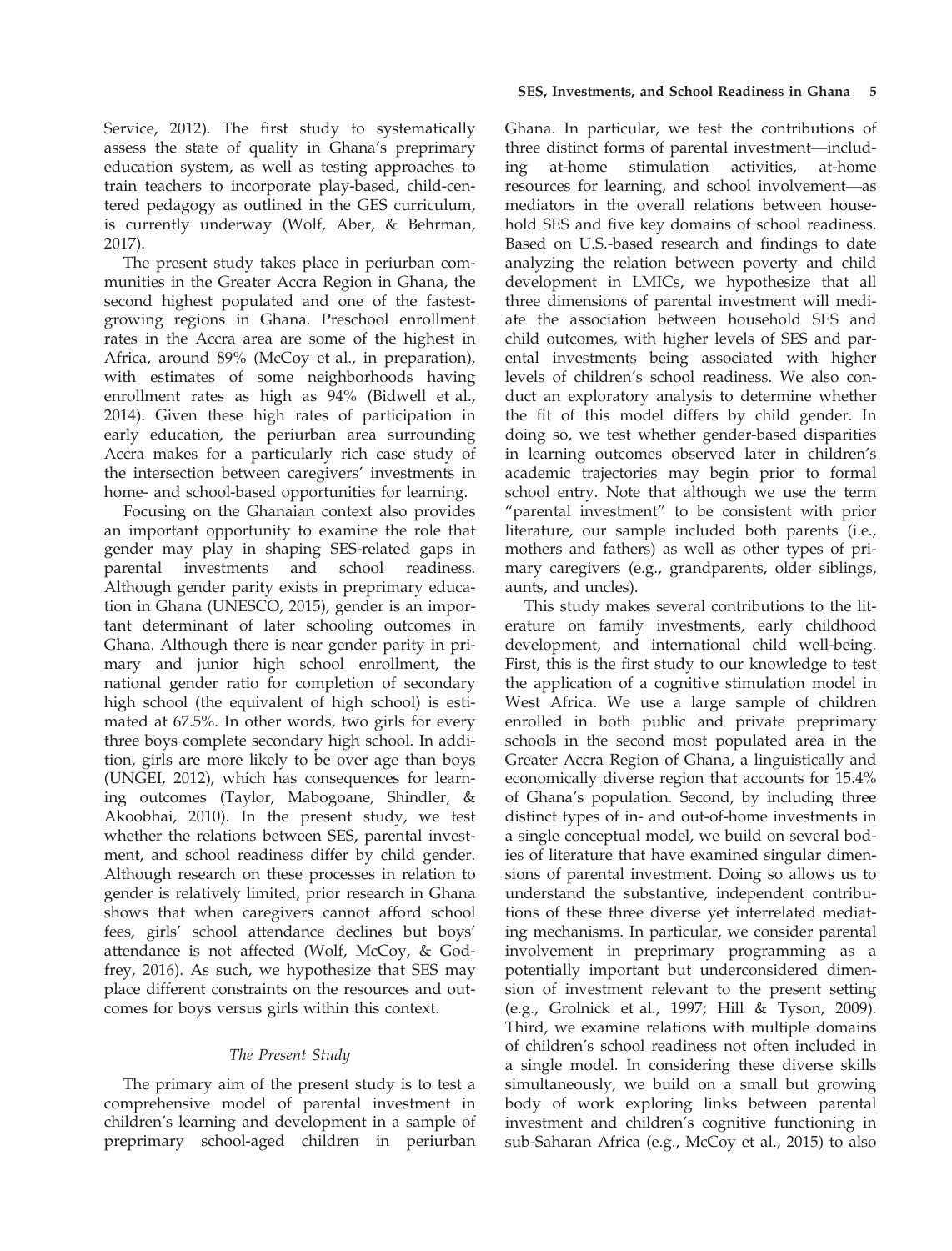## 6 Wolf and McCoy

consider links with nonacademic dimensions of school readiness such as social and emotional competence, executive function, and fine motor skills (which are known to be strongly related to children's early writing skills and later school performance; Grissmer et al., 2010). Given the lack of information on mechanisms that support school readiness in LMICs (Bornstein et al., 2012), these findings are critical to explain why so many children are falling behind developmentally in Ghana (McCoy et al., 2016).

# Method

# Participants and Procedures

Data for this study were collected in September and October of 2015 and come from the baseline of a 2-year, three-wave impact evaluation of a teacher in-service training and parental engagement program implemented in six districts in the Greater Accra Region in Ghana. The districts were six of the nine most disadvantaged in the region (as defined by UNICEF's District League Table, 2015; out of 16 total) and included La Nkwantanang-Madina, Ga Central, Ledzokuku-Krowor, Adenta, Ga East, and Ga South. In the summer of 2015, 118 public schools and 490 private schools were randomly sampled from the six districts, stratified by district and public and private sector status. All public schools were included in the sample, and private schools were selected in a number proportional to the total number of private schools in the district. However, 10 public schools had no kindergarten classes and two private schools declined to participate in the study and were therefore excluded, resulting in a total sample size of 108 public schools and 132 private schools.

In accordance with Ghana Education Service, local district government, and [New York University's] Institutional Review Board standards, passive consent was received for all children within sample schools via a short form sent home to caregivers. A total of 10 caregivers refused their children's participation. Of the remaining sample, 15 children (8 from Kindergarten 1 [KG1],  $M_{\text{age}} = 4.7$  years and 7 from Kindergarten 2 [KG2],  $M_{\text{age}} = 5.8$  years) were randomly selected from each school roster to participate in direct assessments. If a school had fewer than 15 KG children, all children were sampled. Most schools had two KG classrooms separated by Levels 1 and 2, though a small portion of schools (10%)

had one combined KG classroom. In these cases, 15 children were randomly selected from the combined class.

The total sample selected for child assessments was 3,435 children, with an average of 14.3 children per school (range = 4–15). Primary caregivers of these children (41.6% mothers, 44.6% fathers, and 13.8% other) were then contacted via telephone to participate in a survey in which data on household SES and parental investments were collected. A preinterview was conducted to determine whether the caregiver was the child's primary caregiver, defined as

the person who takes primary responsibility for the child's education and who could best talk about the child and his or her experiences in school and at home. It may be the child's parent, a family member, guardian, or another individual

Given the difficulty of obtaining correct phone numbers from school administrative records for all caregivers, the caregivers of 2,220 children were reached, 12 of which declined to participate in the survey (a response rate of 99.1%). Thus, the analytic sample of the present study comprised 2,137 (64%) of the original 3,435 children. Children whose caregivers were reached were different from those not reached in two ways: They were more likely to be enrolled in a private school (56.0% vs. 49.2%,  $t = 3.89$ ,  $p < .01$ ) and had slightly higher literacy scores (45.5% vs. 43.7%,  $t = 2.34$ ,  $p < .05$ ). The groups were not statistically significantly different on other child outcomes or in locale (see Appendix). Following receipt of verbal assent, children's school readiness skills were assessed directly in their schools. Data collectors for both the caregiver survey and child outcome measures had prior experience working with children, were trained extensively in study protocols and research methodology, and spoke English, Ga, Twi, Ewe, and Hausa languages. When data collectors arrived at the school, they worked with the head teacher to designate a few quiet spaces on the school grounds that were out of sight of other children where assessments could be conducted (e.g., an empty classroom). They then spoke with the teacher and with her permission, sang a song or played a short game with the entire class before beginning the assessments. Data collectors also spent several minutes informally chatting with the children to help them feel comfortable prior to beginning the assessments. Children were administered the assessment in the language with which they were most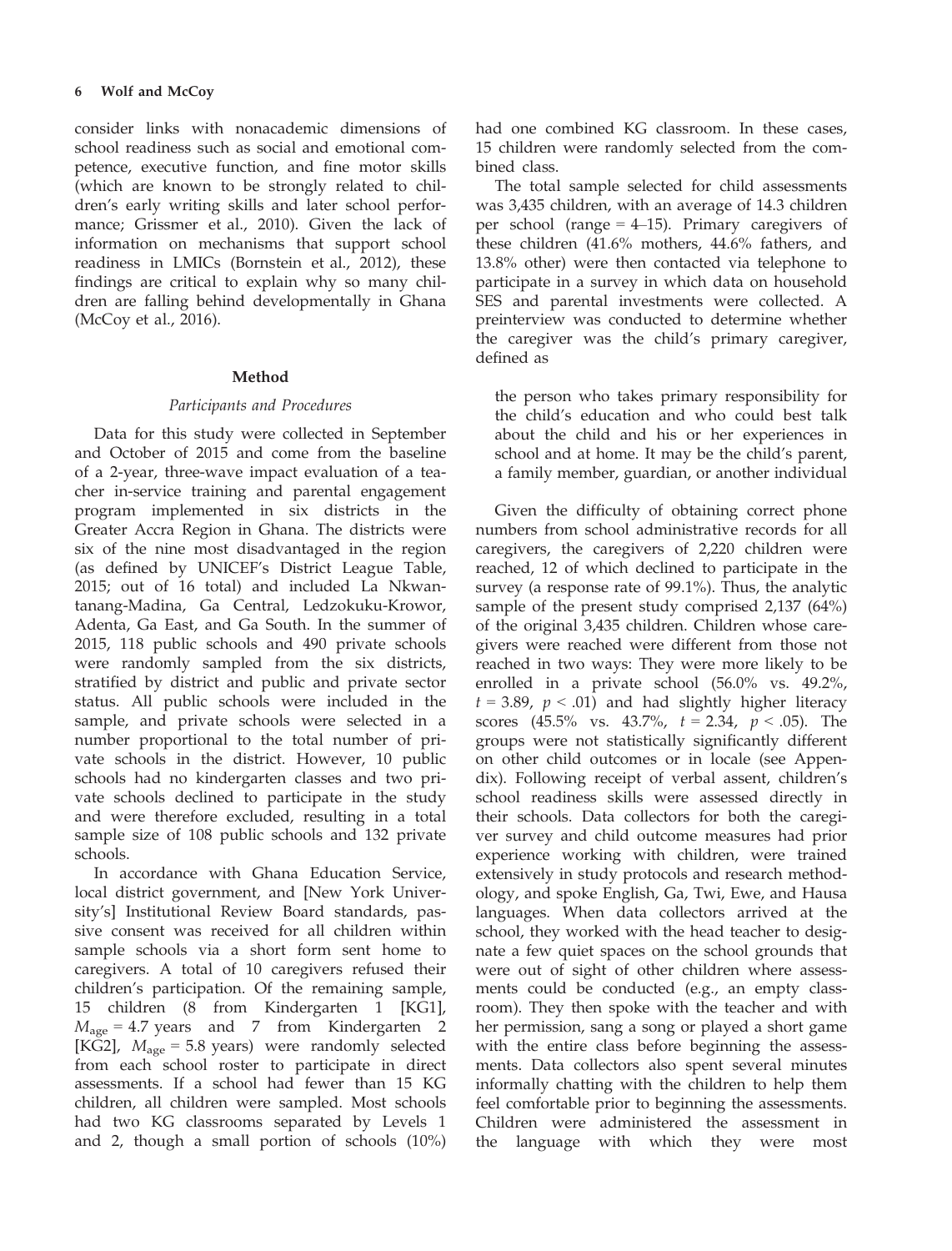comfortable, which was determined by assessors in advance of administration.

For child assessments, the data collectors were trained for 5 days and 2 additional days of field practice. The training was facilitated by a master trainer, as designated by the assessment tool developers (Pisani, Borisova, & Dowd, 2015). Interrater reliability was assessed by pairing data collectors who scored two children together during field practice. Cohen's kappa values were calculated for each pair across each item in the entire assessment, and values ranged from .67 to .97, with an average kappa value of .86.

Sample characteristics are shown in Table 1. Of the 2,137 children in the analytic sample, 50.2% were female, 22.9% spoke primarily English in the home, 66.3% spoke primarily Twi, and 10.8% spoke another local language (e.g., Ga, Ewe, Hausa). Children were an average of 5.16 years old  $(SD = 1.34)$ and caregivers were an average of 38.17 years old  $(SD = 8.92)$ . Overall, 79.6% of caregivers were married or living with a partner. A total of 56.0% of children were enrolled in a private school, and 50.4% were in KG1, 44.7% were in KG2, and 5.0% were in a mixed KG1 & KG2 classroom.

#### Measures

## Household Wealth

Two representations of household SES were used in the present analysis. First, household wealth was measured using the Simple Poverty Scorecard for Ghana (Schreiner & Woller, 2010). This tool was developed using the national 2005–2006 Ghana Living Standards Survey, administered by the Ghana Statistical Service, to construct a scorecard that estimates the likelihood that a household has expenditures below a given poverty line. The scorecard uses 10 indicators, including number of household members, number of school-aged children enrolled in school, the highest grade completed by the female head or spouse, the primary job of the male head, the construction material used for the roof of the household, the main source of lighting for the dwelling space, the main source of drinking water for the household, the presence of a working stove, the possession of a working iron, and the possession of a working radio, radio cassette, record player, or 3-in-1 radio system. Scores on each response were assigned a numerical value with total scores ranging from 1 to 100, where higher scores indicate greater household wealth. The poverty scorecard values have been shown to be

accurate and precise estimations of household poverty levels. For example, when compared with the national poverty line, measured by household consumption expenditures, the average difference between scorecard estimates and the national poverty line was +0.8 percentage points (Schreiner & Woller, 2010).

## Caregiver Education Level

Caregiver education was included as a separate SES variable. Primary caregivers were asked the highest level of education they completed. Responses were grouped into five categories: none (0), some primary (1), completed primary school (2), completed junior high school (3), completed secondary high school (4), and completed a bachelor's or postgraduate degree (5). For analysis, caregiver education was considered as an ordinal variable based on these categories, with possible scores ranging from 0 to 5.

## At-Home Stimulation

Caregivers' participation in cognitively stimulating activities with their child was assessed with six adapted questions from the Multiple Indicators Cluster Survey (MICS; UNICEF, 2014c). The MICS is a nationally representative, internationally comparable household survey of protective and risk factors of child development in more than 60 LMICs, including Ghana. The stimulation items, in particular, were designed to capture a core set of practices that are predictive of child development outcomes in low-resourced, low-literacy environments like Ghana (Bornstein et al., 2012). In the present study, caregivers answered "yes" or "no" to the following questions: "In the past 30 days (4 weeks), did you or any household member over 15 years of age engage in any of the following activities with [CHILD NAME]?" (a) Read books to or looked at picture books with [CHILD NAME]?; (b) Told stories to [CHILD NAME]?; (c) Sang songs to or with [CHILD NAME], including lullabies?; (d) Named, counted, or drew things to or with [CHILD NAME]?; (e) Taken [CHILD NAME] outside the home? For example, to the market, to events, visit relatives?; and (f) Played with [CHILD NAME]?  $(\alpha = .66)$ . The 30-day time period used in the present study differed from the original MICS study's 3-day time period due to an administrative error that occurred when developing the data collection forms. As a result, the data from the current study are not directly comparable to those collected in the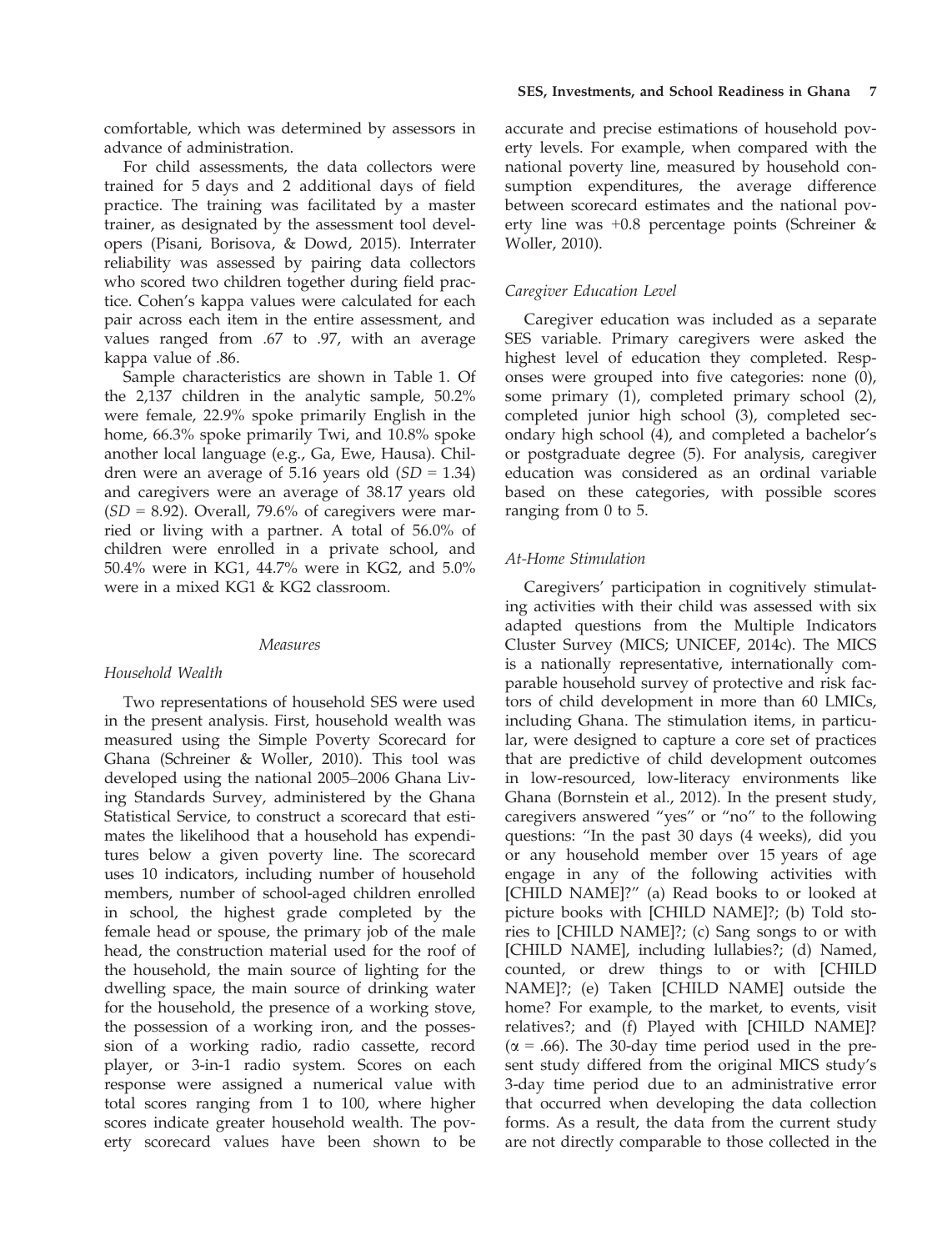## 8 Wolf and McCoy

Table 1

Sample Descriptive Characteristics

| Variable                                                       | $N$ (total = 2,137) | $M$ or $\%$ | <b>SD</b> |
|----------------------------------------------------------------|---------------------|-------------|-----------|
| Household socioeconomic status                                 |                     |             |           |
| Household wealth (Ghana poverty scorecard; range $= 0 - 100$ ) | 2,114               | 60.81       | 13.64     |
| Caregiver education (range $= 0-5$ )                           | 2,122               | 2.88        | 1.55      |
| Parental investment                                            |                     |             |           |
| Stimulation in past 30 days $(\%)$                             |                     |             |           |
| Reading                                                        | 2,097               | 76.2        |           |
| Stories                                                        | 2,064               | 53.1        |           |
| Counting                                                       | 2,099               | 75.8        |           |
| Playing                                                        | 2,105               | 94.3        |           |
| Taking outside                                                 | 2,108               | 63.7        |           |
| Singing                                                        | 2,085               | 65.8        |           |
| Number of books in the home                                    | 1,822               | 2.91        | 2.73      |
| Parental school involvement (no. of times last academic year)  |                     |             |           |
| Attended PTA meeting                                           | 1,856               | 1.66        | 1.29      |
| Attended scheduled meeting with teacher                        | 1,822               | 1.21        | 1.68      |
| Participated in school or class event                          | 1,752               | 0.58        | 0.89      |
| Volunteered on school committee                                | 1,736               | 0.14        | 0.53      |
| Participated in school fundraiser                              | 1,740               | 0.46        | 0.83      |
| Child school readiness (% correct)                             |                     |             |           |
| Numeracy                                                       | 2,137               | 45.1        | 19.8      |
| Literacy                                                       | 2,137               | 45.4        | 21.2      |
| Motor                                                          | 2,137               | 70.6        | 26.4      |
| Social-emotional                                               | 2,137               | 41.9        | 20.3      |
| <b>Executive function</b>                                      | 2,137               | 55.6        | 26.4      |
| Covariates                                                     |                     |             |           |
| Child is female                                                | 2,137               | 50.2        |           |
| Child age (months)                                             | 1,830               | 5.16        | 1.34      |
| Home language                                                  | 2,136               |             |           |
| English                                                        |                     | 22.9        |           |
| Twi                                                            |                     | 66.3        |           |
| Other                                                          |                     | 10.8        |           |
| Caregiver age (years)                                          | 2,119               | 38.17       | 8.92      |
| Caregiver relationship with the child                          | 2,129               |             |           |
| Mother                                                         |                     | 41.6        |           |
| Father                                                         |                     | 44.6        |           |
| Other                                                          |                     | 13.8        |           |
| Caregiver married or living with partner                       | 2,125               | 79.6        |           |
| Child attends private school                                   | 2,137               | 56.0        |           |
| Grade level                                                    | 2,137               |             |           |
| KG1                                                            |                     | 50.4        |           |
| KG <sub>2</sub>                                                |                     | 44.7        |           |
| Mixed KG1 and KG2 classrooms                                   |                     | 5.0         |           |

MICS study. Despite this error, sufficient variation in reporting on each of these questions was observed, and no ceiling effects were found (see Table 1). Each of these activities was coded as  $yes = 1$  and  $no = 0$  and included as an observed indicator of the latent construct of at-home stimulation. Items showed positive bivariate correlations with one another ( $rs = .13-.52$ ) and an internal consistency of alpha = .66.

## Caregiver School Involvement

Caregiver school-based involvement was selfreported by caregivers using a set of indicators developed for a previous study in Accra, Ghana (Bidwell et al., 2014). We consulted with Ghanaian teachers about the availability of each activity in schools and concluded that the list of activities sufficiently covered the types of involvement opportunities local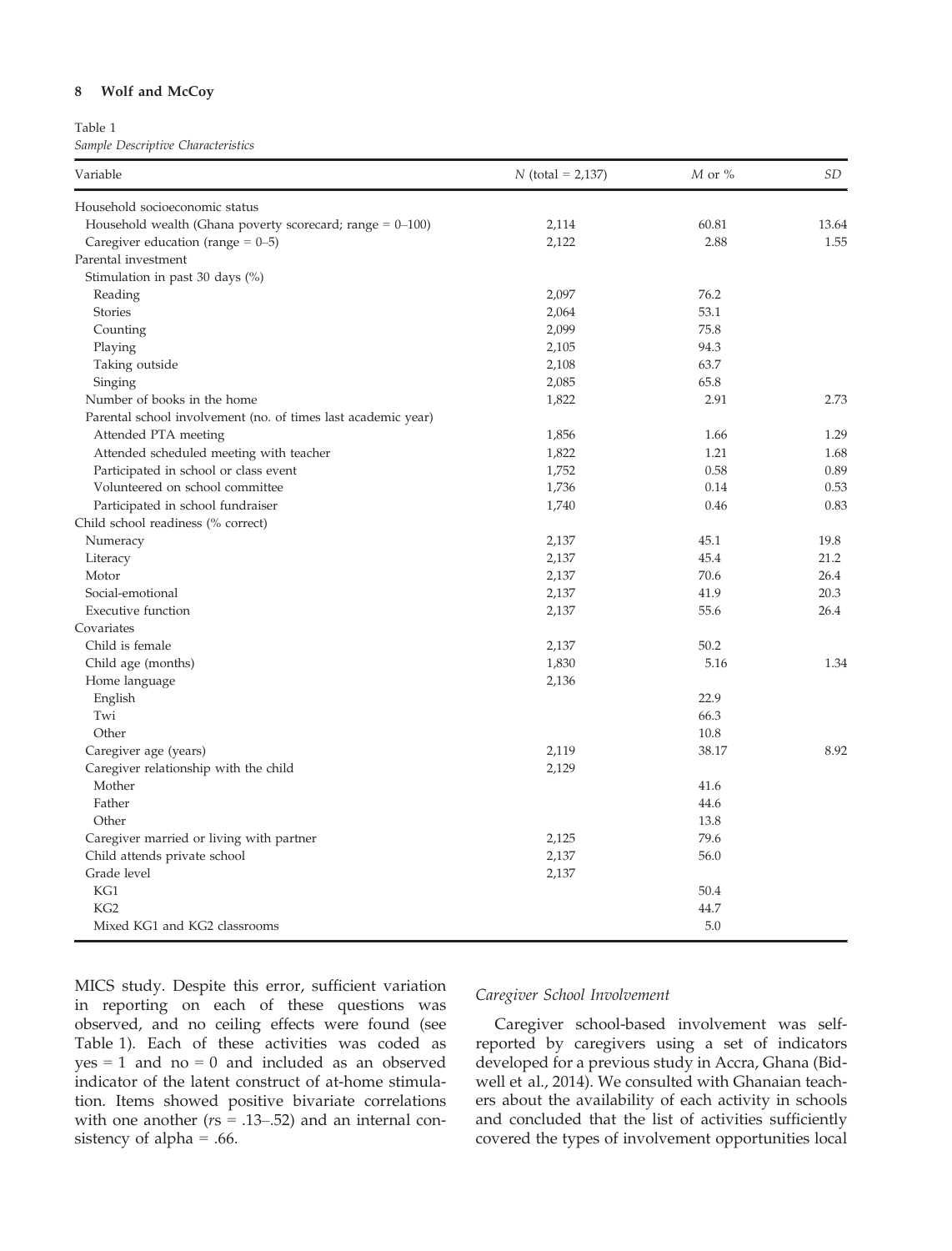schools provide to caregivers. Specifically, caregivers reported how many times they or other adults in their household engaged in the following five activities during the last academic year: (a) attended a Parent Teacher Association (PTA) meeting; (b) attended a scheduled meeting with [CHILD'S NAME]'s teacher; (c) attended a school or class event such as a play, sports events, culture fair; (d) volunteered or served on a school committee; (e) participated in fund raising for [CHILD NAME]'s school  $\bar{(\alpha} = .55)$ . The frequency of each of these activities was included as an observed indicator of the latent construct of caregiver school involvement.

## Number of Books in the Household

Also from the MICS survey (UNICEF, 2014c), caregivers answered the following question: How many children's books or picture books do you have for [CHILD NAME]? Prior research has used children's books as a representation of formal learning resources in low-resourced contexts where access to more advanced educational toys or technologies is low (Bradley & Putnick, 2012). Given the low frequency with which parents reported having greater than 10 books (2.3% of the sample), answers were top coded at 10.

## Child School Readiness

Children's school readiness was assessed directly using the International Development and Early Learning Assessment (IDELA; Pisani et al., 2015). The IDELA is a direct measure of holistic child learning and development designed for use in LMICs. It has been used in over 30 countries and has been found to have good psychometric properties across a diverse set of countries (Pisani et al., 2015). It takes approximately 35 min to administer. The initial set of items was inspired by and conceptually adapted from existing assessments of children's school readiness such as the Early Development Instrument (Janus & Duku, 2007), Ages and Stage Questionnaire (Squires & Bricker, 2009), the Malawi Development (Gladstone et al., 2010), and the East Asia Pacific-Early Child Development Scales (EAP-ECDS; Rao et al., 2014). See Pisani et al. (2015) for details on the development of the IDELA items. Although the IDELA was designed to be implemented widely across culturally diverse settings, the current protocol was reviewed by local child development experts and piloted with 10 children in the Accra metropolitan area and 10 children in the Greater Accra Region to

confirm its appropriateness for the study context. Only minor or superficial adaptations were required (e.g., removing the word "please" from the start of several questions and simplifying the instructions by removing excessive words).

The IDELA includes items that cover five domains of children's school readiness. Specifically, emergent numeracy was captured using 39 items grouped into eight subtasks and covers constructs of number knowledge, basic addition and subtraction, one to one correspondence, shape identification, sorting abilities based on color and shape, size and length differentiation, and completion of a simple puzzle  $(\alpha = .72)$ . Emergent literacy was measured using 38 items grouped into six subtasks and covers constructs of print awareness, letter knowledge, phonological awareness, oral comprehension, emergent writing, and expressive vocabulary ( $\alpha$  = .74). Socialemotional development was measured using 14 items grouped into five subtasks and covers constructs of self-awareness, emotion identification, perspective taking and empathy, friendship, conflict, and problem solving ( $\alpha = .69$ ). Motor development was measured using nine items grouped into three subtasks assessing fine motor skills ( $\alpha$  = .83). Executive function was measured using 10 items grouped into two subtasks focused on working memory (i.e., forward digit span) and impulse control (i.e., head–toes task). For the forward digit span, assessors read aloud five digit sequences (beginning with two digits and increasing up to six digits) and children were asked to repeat the digit span and marked as correct or incorrect. For the head–toes task, assessors asked children to touch their toes when the assessor touched his or her head, and vice versa in a series of five items ( $\alpha = .83$ ).

Previous research has validated the factor structure of the IDELA in Ethiopia (Wolf et al., 2017). Each item on the IDELA was scored as correct or incorrect. Although scoring in our study was for the most part consistent with the original IDELA developers' standards, additional flexibility was provided on two of the social-emotional items to allow children to receive a "correct" score for more than one response deemed by local experts to be relevant within the local context. (For details IDELA scoring, see Pisani et al., 2015; Wolf et al., 2017). Children's IDELA scores were used as observed variables representing the percent correct in each domain.

# Covariates

In addition to providing information on SES, caregivers also reported on a set of demographic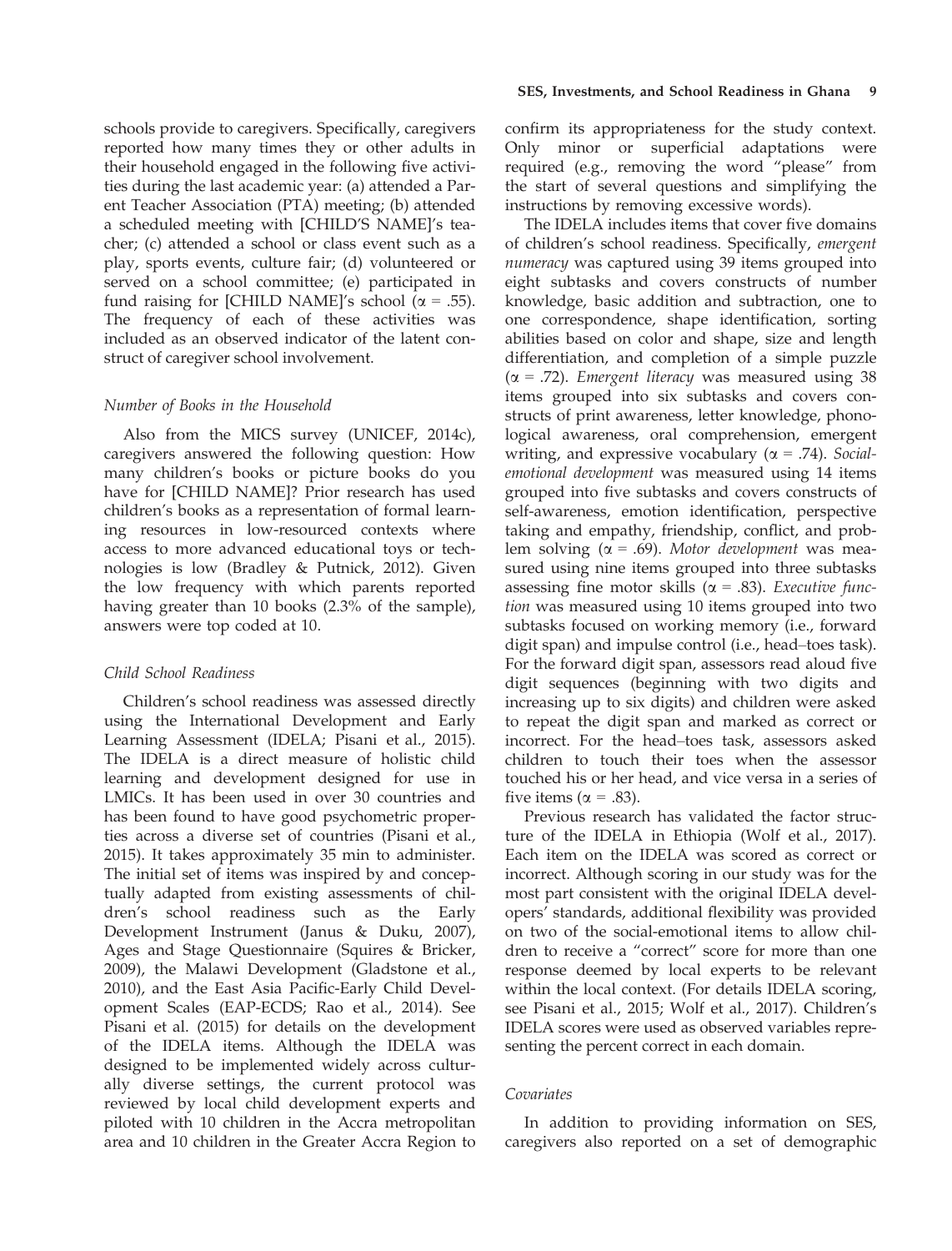characteristics that were used as covariates, including child age (in months); language spoken in the home, with indicators for English and Twi (vs. other); caregiver age (in years); whether the caregiver was the mother (vs. other); whether the caregiver was living with a partner or married (vs. single); and whether the child's KG was private (vs. public). Child gender was recorded during the child assessments and was also included as a covariate.

## Analytic Plan

To meet the overall aim of the present study, several analytic strategies were used. First, descriptive statistics were examined to determine the average levels of SES, parental investment, and school readiness experienced in the sample. Second, confirmatory factor analysis (CFA) was used to confirm the factor structure of the at-home stimulation and caregiver school involvement latent variables. Third, a partially latent structural equation model (SEM) was used to test the direct and indirect relations between all study variables. Specifically, observed scores (i.e., recorded values) on the poverty scorecard and caregiver education were included in the model as two exogenous, observed variables representing household SES. Mediating mechanisms related to parental investment included at-home stimulation and caregiver school involvement—which were included as latent variables comprised of the specific indicators listed above as well as an observed score for the number of books in the home. Finally, children's observed scores (represented by the percentage of correct answers) on each IDELA domain (numeracy, literacy, motor, social-emotional, and executive function skills) were included as school readiness outcomes. In addition to including direct paths between all study variables, we also included the above-listed set of covariates as predictors of each of children's school readiness scores. Covariances between exogenous variables and covariances between the error terms of endogenous variables (within the mediators and within the outcomes) were also included. Prior to analysis, we used linear transformations to recode several variables to ensure approximately equal variances across variables. Specifically, maternal age and the poverty scorecard values were divided by 100, the number of books in the home was divided by 10, and the proportion of correct responses on each IDELA domain was multiplied by 10.

All analyses for the present study were conducted in Mplus (version 7.0; Muthén & Muthén, 2012). For both the CFA and SEM models, we used a weighted least squares with missing values (WLSMV) estimator with a Theta parameterization, which allows for the inclusion of the categorical (i.e., noncontinuous, non-normal) at-home stimulation and school involvement indicators (Brown, 2006). The WLSMV approach has been shown to be an appropriate method for addressing data that are missing at random, conditional on the other variables in the model (Asparouhov  $\&$  Muthén, 2010). Most variables in the present study—including covariates—were missing only a small amount of data, with an average missingness of 4.8%  $(range = 0.0\% - 18.6\%; see Table 1).$ 

Intraclass correlations (ICCs) for children's school readiness scores ranged from 0.12 for executive function to 0.23 for literacy, indicating that a non-negligible portion of the variance in children's performance was attributable to schools. As such, we used Mplus' CLUSTER command to adjust standard errors and account for children's recruitment from 240 schools. We also used the MODEL INDIRECT command to test the significance of the indirect effects between SES and school readiness. For all models, adequate model fit was considered to be a root mean square error of approximation (RMSEA) of  $\leq$  .06, a confirmatory fit index (CFI) of  $> 0.95$ , and a weighted root mean square residual (WRMR; a variance-weighted fit statistic similar to the Standardized Root Mean Square Residual (SRMR) that is appropriate for categorical outcome data) of  $\leq$  1.0 (Hu & Bentler, 1999; Muthén & Muthén, 2012).

Finally, we used multigroup analysis to test whether results of our primary structural model were invariant (i.e., consistent) across child gender. To do so, we used a chi-square difference test to examine the relative fit of a model in which parameters were estimated without regard to group membership to a model in which parameters were estimated freely across groups. A significant test indicates differences in the parameter estimates across groups.

#### Results

#### Descriptive Statistics

Results of descriptive analyses can be found in Table 1. Results suggest substantial heterogeneity in SES within the present sample, with an average poverty scorecard score of  $60.81$  (SD = 13.64). Overall, 13.0% of caregivers had no education, 7.7% completed some primary school, 7.3% completed primary school, 40.5 completed junior high school,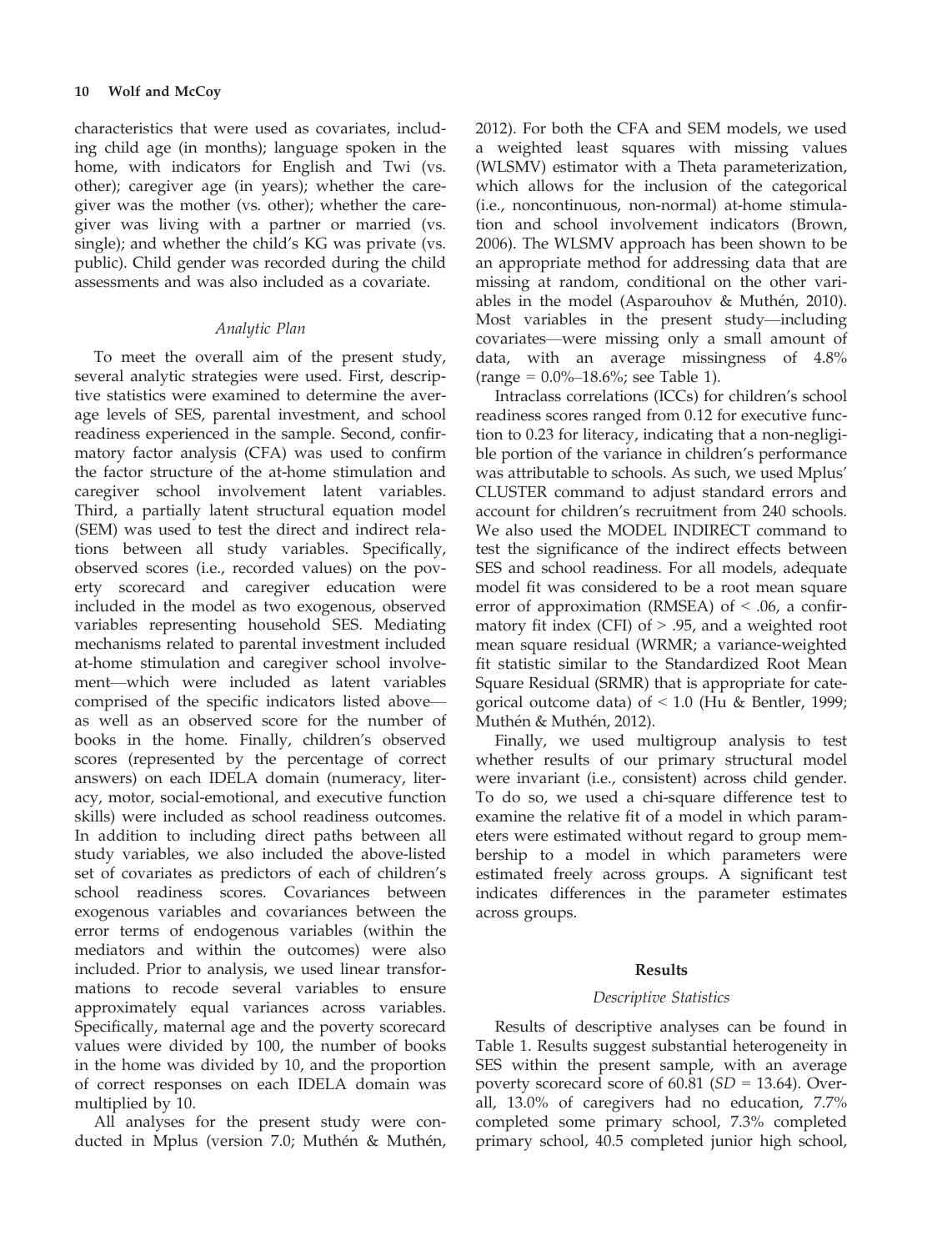13.2% completed secondary high school, and 18.4% completed a bachelor's or postgraduate degree. Household wealth and parent education were correlated at  $r = .45$ ,  $p < .01$  (see Table 2). Parental investment characteristics also varied, with levels of stimulation ranging from 53.1% of children having been told stories in the past 30 days to 94.3% of children having been played with. On average, children owned 2.91 books  $(SD = 2.73)$ , though this figure ranged from 0 to 10. The least common form of school involvement was volunteering in a school committee, which averaged 0.14 times  $(SD = 0.53)$ . The most common was attending a PTA meeting, which averaged 1.66 times  $(SD = 1.29)$  in the last academic year.

#### Confirmatory Factor Analyses

Standardized factor loadings from the CFA conducted for at-home stimulation and caregiver school involvement are shown in Table 3. These results suggest adequate convergent validity for all indicators onto their respective factors (standardized loadings all  $> 0.40$ . CFA model fit was adequate at  $\chi^2(43) = 187.95$ ,  $p < .01$ ; RMSEA = .04;  $CFI = .95$ ; WRMR = 1.46. Although the WRMR in this CFA model was higher than the typically suggested cutoff of 1.0, this statistic is less well established and previous work has suggested that it may be ignored when it diverges from other fit statistics (Diemer et al., 2010).

## Direct Paths

The SEM model testing the relations between SES, parental investments, and child school

Table 2 Correlations Between Core Study Variables

 $\mathbf{3}$ 

Factor Loadings of At-Home Stimulation and Caregiver Involvement

| Variable                                   | Standardized<br>loading | SE.  |
|--------------------------------------------|-------------------------|------|
| At-home stimulation                        |                         |      |
| Reading                                    | .715                    | .031 |
| <b>Stories</b>                             | .684                    | .029 |
| Counting                                   | .889                    | .025 |
| Playing                                    | .515                    | .053 |
| Taking outside                             | .447                    | .031 |
| Singing                                    | .738                    | .025 |
| Caregiver school involvement               |                         |      |
| Attend PTA meeting                         | .411                    | .030 |
| Attended scheduled meeting<br>with teacher | .431                    | .029 |
| Attended school or class event             | .603                    | .023 |
| Volunteered on school committee            | .427                    | .016 |
| Participated in school fundraiser          | .723                    | .022 |

readiness in the full sample was found to have adequate model fit:  $\chi^2(211) = 461.15$ ,  $p < .01$ ; RMSEA = .02; CFI = .95; WRMR = 1.08. Standardized coefficients of the direct paths of this model are shown in Figure 1 and presented in text. Results suggest positive and statistically significant direct relations between both representations of household SES and all three parental investment variables. Specifically, higher levels of parental education were associated with higher levels of athome stimulation,  $\beta$  = .26, *SE* = .03,  $p < .001$ , school involvement,  $\beta = .17$ ,  $SE = .04$ ,  $p < .001$ , and number of books in the home,  $\beta = .16$ ,  $SE = .03$ ,  $p < .001$ . Household wealth according to the poverty scorecard was also positively associated with cognitive stimulation,  $\beta = .29$ ,  $SE = .04$ ,  $p < .001$ ,

| 1       | 2       | 3       | 4       | 5       | 6    | 7    | 8    | 9    | 10   |
|---------|---------|---------|---------|---------|------|------|------|------|------|
|         |         |         |         |         |      |      |      |      |      |
| .448    |         |         |         |         |      |      |      |      |      |
| .267    | .290    |         |         |         |      |      |      |      |      |
| .160    | .188    | .664    |         |         |      |      |      |      |      |
| .273    | .293    | .199    |         |         |      |      |      |      |      |
| .123    | .088    | .032    | .064    | .063    |      |      |      |      |      |
| .182    | .135    | .056    | .080    | .100    | .764 |      |      |      |      |
| .049    | .011    | $-.011$ | .027    | .032    | .609 | .612 |      |      |      |
| .033    | .048    | .009    | .033    | .027    | .502 | .532 | .400 |      |      |
| .047    | .027    | $-.021$ | $-.020$ | .024    | .514 | .484 | .436 | .421 |      |
| $-.252$ | $-.207$ | $-.072$ | $-.202$ | $-.060$ | .408 | .319 | .424 | .276 | .265 |
|         |         |         |         |         |      |      |      |      |      |

Note. Italics indicate correlation is not statistically significant at  $p < .05$ . <sup>a</sup>Latent scores derived in factor analysis used in correlation calculations.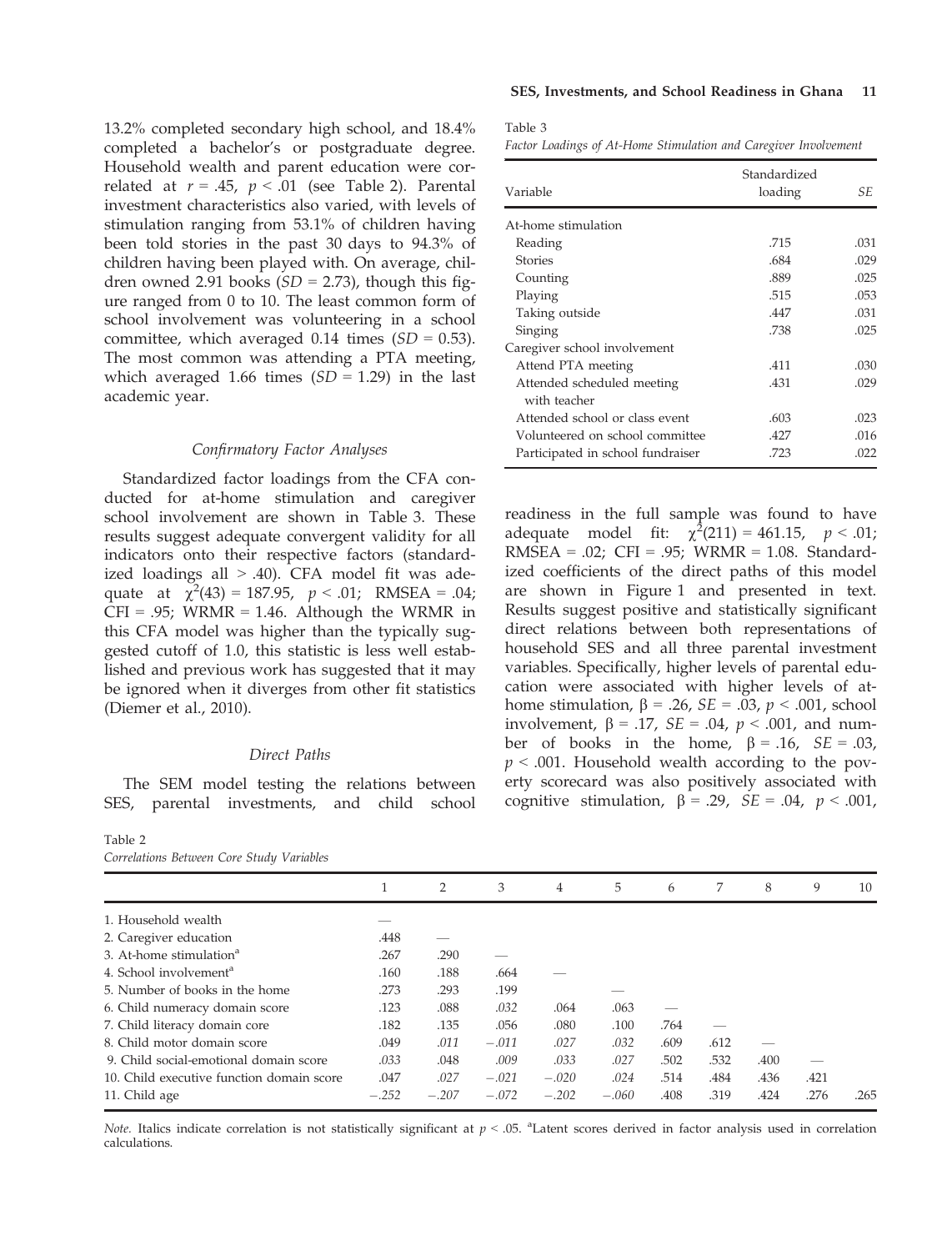

Figure 1. Standardized coefficients and SEs of direct paths in parental investment model.

Note. Significant paths shown in solid lines with accompanying standardized coefficients and SEs. Nonsignificant paths shown using dotted lines without coefficients. Child gender, child age, home language, caregiver age, caregiver relationship with the child, caregiver relationship status, and school type included as covariates predicting child outcomes but not shown; Covariance terms also estimated but not shown.

 $^{\ast}p < .10. \ ^{\ast}p < .05. \ ^{\ast\ast}p < .01. \ ^{\ast\ast\ast}p < .001.$ 

school involvement,  $\beta = .14$ ,  $SE = .05$ ,  $p < .001$ , and number of books in the home,  $\beta = .22$ ,  $SE = .03$ ,  $p < .001$ .

Positive and significant relations were also observed between both representations of household SES and all child school readiness outcomes, with the exception of a nonsignificant path between caregiver education and child motor skills. Specifically, caregiver education was positively predictive of child numeracy,  $\beta = .12$ ,  $SE = .03$ ,  $p < .001$ , literacy,  $\beta = .14$ ,  $SE = .03$ ,  $p < .001$ , social-emotional skills,  $\beta$  = .10, *SE* = .03,  $p < .001$ , and executive function,  $\beta = .08$ ,  $SE = .03$ ,  $p < .05$ . Household wealth was positively predictive of child numeracy,  $\beta = .20$ ,  $SE = .04$ ,  $p < .001$ , literacy,  $\beta = .21$ ,  $SE = .04$ ,  $p < .001$ , motor skills,  $\beta = .14$ ,  $SE =$ .04,  $p < .001$ , social-emotional skills,  $\beta = .12$ ,  $SE =$ .04,  $p < .01$ , and executive function,  $\beta = .14$ ,  $SE = .04$ ,  $p < .001$ .

Significant and direct relations were also found between several parental investment characteristics and child school readiness outcomes. Specifically, caregiver school involvement was positively predictive of children's numeracy skills,  $\beta = .13$ ,  $SE = .04$ ,  $p < .001$ , literacy skills,  $\beta = .14$ ,  $SE = .04$ ,  $p < .01$ , motor skills,  $\beta = .08$ ,  $SE = .04$ ,  $p < .05$ , and social-emotional skills,  $\beta = .09$ ,  $SE = .04$ ,  $p < .05$ , but not their executive function. Number of books in the household was positive and marginally significantly associated with children's literacy skills,  $\beta$  = .05, *SE* = .03, *p* < .10, but was not significantly related to any other child outcome. Finally, and unexpectedly, caregivers' reports of at-home stimulation were negatively predictive of children's numeracy skills,  $\beta = -.11$ ,  $SE = .04$ ,  $p < .05$ , and literacy skills,  $\beta = -.11$ ,  $SE = .05$ ,  $p < .05$ . Stimulation was also marginally and negatively predictive of motor skills,  $\beta = -.08$ ,  $SE = .05$ ,  $p < .10$ . Stimulation was not, however, significantly associated with either social-emotional scores or executive function.

## Indirect Paths

In addition to the direct effects described above, several indirect effects were observed, suggesting various aspects of parental investment may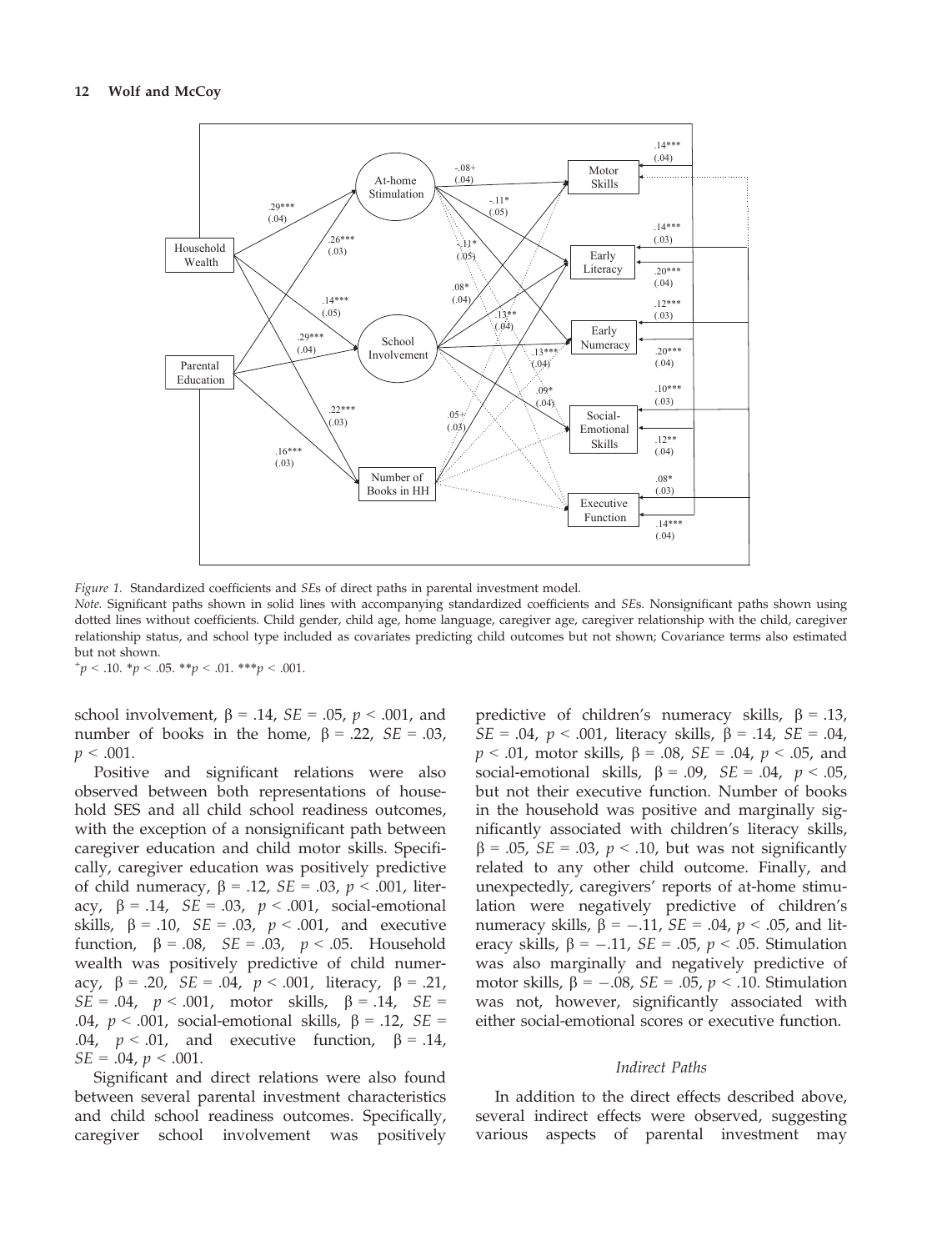partially explain the relations between household SES and child school readiness. In particular, caregiver school participation was found to be a significant mediator of the relation between wealth and numeracy,  $\beta = .02$ ,  $SE = .01$ ,  $p < .05$ ; the relation between maternal education and numeracy,  $\beta = .02$ ,  $SE = .01$ ,  $p < .05$ ; the relation between wealth and literacy,  $\beta = .02$ ,  $SE = .01$ ,  $p < .05$ ; the relation between maternal education and literacy,  $\beta = .02$ ,  $SE = .01$ ,  $p < .05$ ; and the relation between wealth and social-emotional skills,  $\beta = .01$ ,  $SE = .01$ ,  $p < .05$ . Caregiver school participation was found to be a marginally significant mediator of the relation between maternal education and social-emotional skills,  $\beta$  = .01, *SE* = .01, *p* < .10, wealth and motor skills,  $\beta$  = .01, *SE* = .01,  $p < .10$ , and maternal education and motor skills,  $\beta = .01$ ,  $SE = .01$ ,  $p < .10$ .

In addition, the number of books in the home was found to be a marginally significant mediator of the relation between wealth and literacy skills,  $\beta$  = .01, *SE* = .01, *p* < .10, and the relation between maternal education and literacy skills,  $\beta = .01$ ,  $SE = .01, p < .10.$ 

Finally, at-home stimulation was found to be a significant negative mediator of the relation between wealth and numeracy,  $\beta = -.03$ .,  $SE = .02$ ,  $p < .05$ ; the relation between maternal education and numeracy,  $\beta = -.03$ ,  $SE = .01$ ,  $p < .05$ ; the relation between wealth and literacy,  $\beta = -.03$ ,  $SE = .02$ ,  $p < .05$ ; and the relation between maternal education and literacy,  $\beta = -.03$ ,  $SE = .01$ ,  $p < .05$ . Stimulation was also a marginally significant mediator of the relation between wealth and motor skills,  $\beta = -.02$ ,  $SE = .01$ ,  $p < .10$ , as well as the relation between maternal education and motor skills,  $\beta = -0.02$ ,  $SE = .01$ ,  $p < .10$ .

## Total Paths

When combining both indirect and direct paths, the overall relations between wealth and child outcomes were generally stronger than those between maternal education and child outcomes. Specifically, the total effects of wealth on motor skills were  $\beta = .14$ ,  $SE = .04$ ,  $p < .01$ ; on literacy skills were  $\beta = .20$ ,  $SE = .04$ ,  $p < .01$ ; on numeracy skills were  $\beta = .19$ ,  $SE = .04$ ,  $p < .01$ ; on social-emotional skills were  $\beta = .11$ ,  $SE = .04$ ,  $p < .01$ ; and on executive function were  $\beta = .13$ ,  $SE = .03$ ,  $p < .01$ . In contrast, the total effects of maternal education on literacy skills were  $\beta$  = .14, *SE* = .03,  $p < .01$ ; on numeracy skills were  $\beta$  = .11, *SE* = .03,  $p < .01$ ; on social-emotional skills were  $\beta$  = .10, *SE* = .03, *p* < .01; and on executive function were  $\beta = .06$ ,  $SE = .03$ ,  $p < .05$ .

The total effect of maternal education on motor skills was nonsignificant.

## Differences by Child Gender

We tested the full SEM model for two subgroups, boys and girls, to assess if the relations observed were different for the two groups. We find no differences, as indicated by the nonsignificant chi-square difference test comparing a fully constrained and fully freed version of the model,  $\chi^2$ diff  $(211) = 235.1$ ,  $p = .113$ .

#### Discussion

The overall aim of the present study was to test the relevance of a cognitive stimulation model of parental investments in young children's learning and development within a sample of Ghanaian preschoolers. In particular, we aimed to understand whether three different forms of parental investment—caregivers' engagement in cognitively stimulating activities in the home, their provision of children's books, and their participation in children's early childhood schooling—might partially explain the relation between SES and five distinct domains of school readiness. Overall, the results suggest that a cognitive stimulation model developed in high-income, Western settings and operationalized for use in Ghana can partially explain children's early outcomes in this particular lower middle-income country setting. At the same time, our results also present several new findings for the field.

Like in the United States, gaps in children's school readiness were observed based on both family wealth and caregiver education levels. In terms of total effects, we observed that a 1 SD increase in Ghana's poverty scorecard was associated with a 0.11–0.20 SD increase in children's school readiness scores, depending on developmental domain. Similarly, for caregiver education, a 1 SD increase in parents' education levels was associated with a 0.05–0.14 SD increase in children's school readiness scores. This confirms that even in low-resourced settings, household SES is an important, direct predictor of children's school readiness outcomes in preschool. SES was also directly related to the investments parents make in their children early in life, with strong relations observed between both household wealth and education and all three parental investment variables. Importantly, both aspects of SES were independently related to both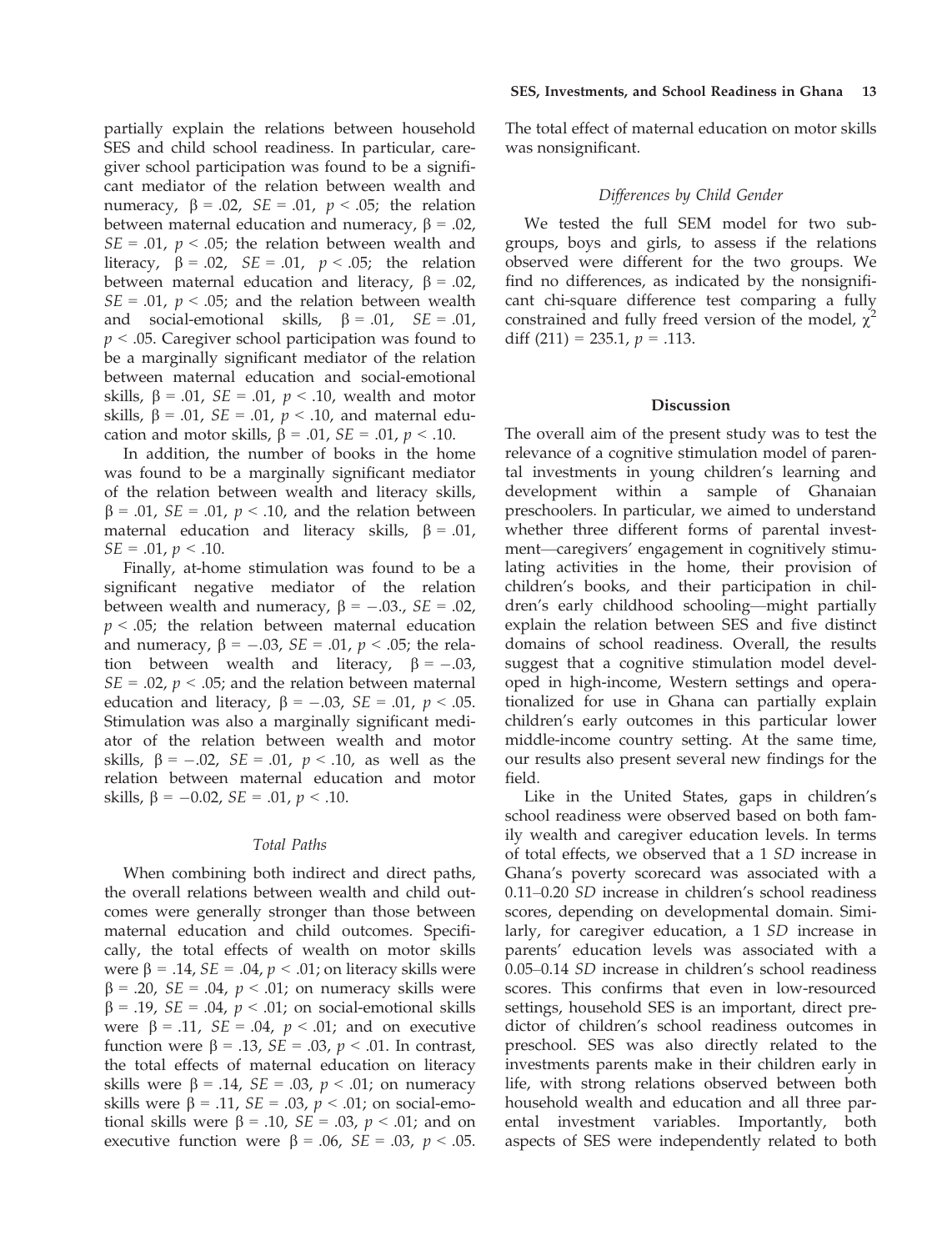parental investment and child outcomes, with wealth showing slightly stronger relations than education. This is consistent with prior work from sub-Saharan Africa (e.g., McCoy et al., 2015) and suggests that interventions to improve household income and boost parental education can each have independent—and possibly additive—impacts on positive family and child processes. Recent research in Mexico also shows this to be the case for poor families (Fernald et al., 2017).

Despite clear links between SES and parental investment processes, parents' investments were not consistently related to children's levels of school readiness, as hypothesized based on prior work from the United States (e.g., Chazan-Cohen et al., 2009; Gershoff et al., 2007; Yeung et al., 2002). In particular, the number of books in the home was weakly predictive of early literacy, which is in keeping with prior work. At the same time, this characteristic (when accounting for other forms of investment and household SES) was not directly related to math, motor skills, executive function, or social-emotional skills. It is possible that in addition to the number of books in the home, the nature of parent–child interactions with the books is critical for promoting a broader range of skills (e.g., Whitehurst et al., 1994). For example, research in other contexts has shown the amount of time parents spent reading and engaging in activities with children, in addition to materials in the home, was an important mediator in explaining the relation between SES and children's school readiness outcomes (Yeung et al., 2002).

Interestingly, and contrary to the original hypothesis, cognitive stimulation was negatively predictive of children's motor skills, early literacy, and early numeracy. Notably, the measure used in the present study to operationalize parental stimulation asks exclusively about whether a somewhat limited set of interactions has occurred over the previous month and does not account for the timing, frequency, duration, or quality of these interactions. Indeed, parent–child interaction quality, rather than quantity, has been shown to predict lowincome children's school readiness in other contexts, including social, communication, and vocabulary skills (Connell & Prinz, 2002). Other types of interactions that are correlated with parents' reports of stimulation but not accounted for in this study may therefore underlie the associations observed. For example, measuring parental stress and mental health may shed light on the nature of interactions children experience with their caregivers (e.g., Petterson & Albers, 2001). Alternatively, it is possible

that parents invest more in children who are delayed in development, or in younger children who have less school experience, and thus the negative association observed. Indeed, parental investments were negatively correlated with age. Given the cross-sectional nature of the data, the direction of the relation cannot be determined.

More research is needed to examine these relations within diverse cultural settings, as are better measures to capture the quality and quantity of interactions between parents and children in the home environment to begin to unpack these findings. In particular, research examining the link between parenting practices and early childhood development in sub-Saharan Africa may benefit from applying an indigenous motivational caregiving practices model as suggested by Wadende, Oburu, and Morara (2016). This model suggests that caregivers engage in many unwritten practices based on culturally specific expectations of children, such as cleaning themselves or babysitting their siblings (Nsamenang, 2008). These skills build children's sense of self-efficacy and are highly scaffolded, allowing them to integrate new skills into what they already knew. Future studies should incorporate such a framework to guide what types of investments are measured in future work.

Finally, the present study also examined a relatively unexplored form of parental investment out of the home: involvement in children's early childhood educational programs. Given the growing involvement of Ghanaian children in preprimary programs, exploring the ways that parents engage with their children's early schooling is of particular relevance in this context. Results suggest that school involvement is strongly and positively associated with all child outcomes except executive function and serves as the primary mediating mechanism in the path from SES to school readiness. These results highlight the barriers faced by low-SES parents in participating in their children's school experiences (Kohl, Lengua, & McMahon, 2000; Weiss et al., 2003) and reinforce the need for interventions to support parent–school partnerships across socioeconomic groups. Notably, parents with children enrolled in private schools in this sample reported higher rates of participation in two of the five activities assessed (attending scheduled meetings with the teacher and participation in school or class events). It is not known whether this is due to differences in opportunities for involvement offered by private and public schools, or if parents in private schools simply invest more in their children. Although we control for private sector status in our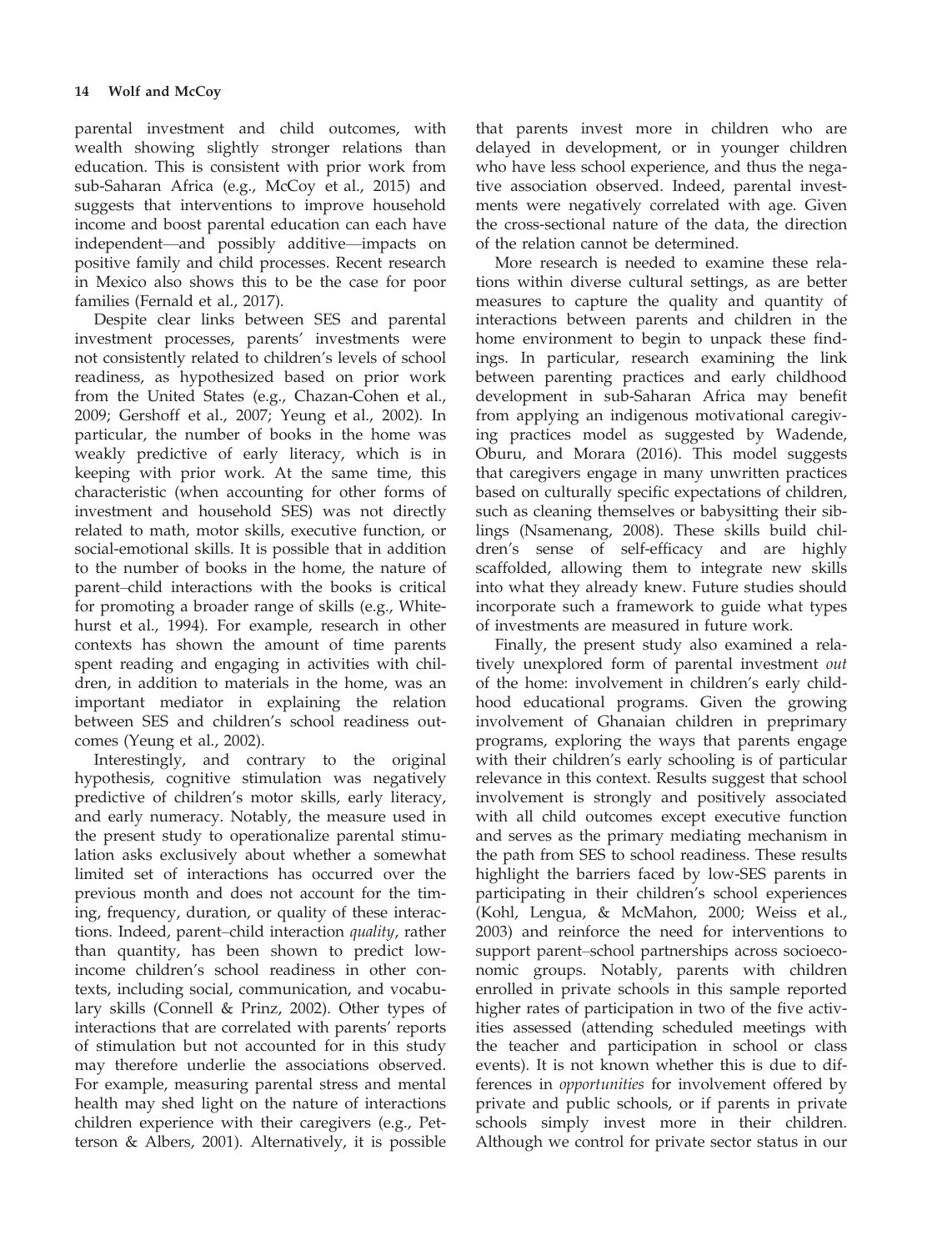analysis, understanding how differing opportunities for school involvement may shape parental investments is an important area for future research.

Despite differential educational outcomes for boys and girls in primary and secondary school in Ghana, we find no differences in the current analytic model based on gender. This indicates that the pattern of relations between SES, investments, and early child outcomes operate similarly for boys and girls. Along the same lines, in this sample, the mean level of investments in children does not differ for boys and girls (data not shown). As such, these results suggest that for a sample of children already enrolled in preprimary school, SES-related disparities in investment and children's school readiness are stable across gender. In the future, additional research is needed to understand if, when, and how gender differences in parental investments and SES-related disparities unfold as children progress through school. Furthermore, additional work is needed using samples of Ghanaian children who are not enrolled in preschool and who live in more rural settings, as it is possible that these processes may operate differently in these settings, which tend to face higher levels of gender inequity (Porter et al., 2011; Shabaya & Konadu-Agyemang, 2004; UNGEI, 2012). Such information would be valuable to Ghana and to the international community's efforts in achieving the Sustainable Development Goal 4 (United Nations, 2015), which explicitly aims to eliminate gender disparities in educational achievement.

## Limitations

There are several limitations of this work that must be considered when interpreting these results. First, the results of this study are noncausal due to the cross-sectional and nonexperimental nature of the data used. Although we controlled for several potential confounding characteristics in our analysis (e.g., school type, home language, caregiver age), we are unable to determine the direction of the relations observed. For example, it is likely that parents' school involvement may change in direct response to how well their children are doing developmentally, with children who are struggling or those who are doing well becoming more involved with time. Two additional rounds of data collection are planned for this sample. The availability of longitudinal data in this and other LMIC samples will allow for more nuanced understanding of how parental investments relate to children's developmental trajectories in the early school years.

#### SES, Investments, and School Readiness in Ghana 15

Second, the measures used to capture parental investment were all reported by a single caregiver, did not assess the quality of interactions during the named activities, and were likely not fully representative of all possible ways that caregivers invest in their children in this context. In particular, the athome stimulation measure lacks specificity with regard to the frequency, variety, and quality of activities that various caregivers used to stimulate their children. Furthermore, due to a data collection error, findings from this scale are noncomparable to previous results due to the fact that caregivers were asked to report activities in the past 30 days instead of the intended 3-day window. Indeed, this error may explain the higher prevalence of stimulation activities identified in the present study compared to prior work from the MICS (Ghana Education Service, 2012). In the future, additional work is needed using more robust and objective metrics of parental investment quality and quantity (e.g., the HOME Inventory) that have been appropriately adapted to ensure their relevance and comprehensiveness in particular cultural settings. In addition, careful attention to field data collection quality assurance is necessary to avoid unintentional errors. Furthermore, the measure used to assess children's developmental outcomes (IDELA) is a relatively new measure that has not been validated against other measures of ECD in the Ghanaian context.

Third, although this study uses a diverse sample of children living in the Greater Accra region of Ghana, these findings cannot generalize beyond this specific study context. More work is needed to examine similar models of parental investment in diverse cultural, linguistic, and geographical contexts, not only in sub-Saharan Africa but in other LMICs. Additionally, because not all caregivers of children in our sample could be reached, and those reached were more likely to be enrolled in private schools and had slightly higher literacy scores, there is possible bias in the external validity of the findings within the region. Finally, although our measure of school readiness was designed with low-resourced contexts in mind, it was not developed to specifically capture the skills most central to long-term success in Ghana. For example, although nutrition and physical development have been shown to be important markers of early development in LMICs (e.g., Hoddinott, Alderman, Behrman, Haddad, & Horton, 2013), these variables were not captured in this study. Similarly, potentially culturally relevant aspects of creativity and confidence deemed important by the Ghana Education Service were also excluded (UNESCO, 2006).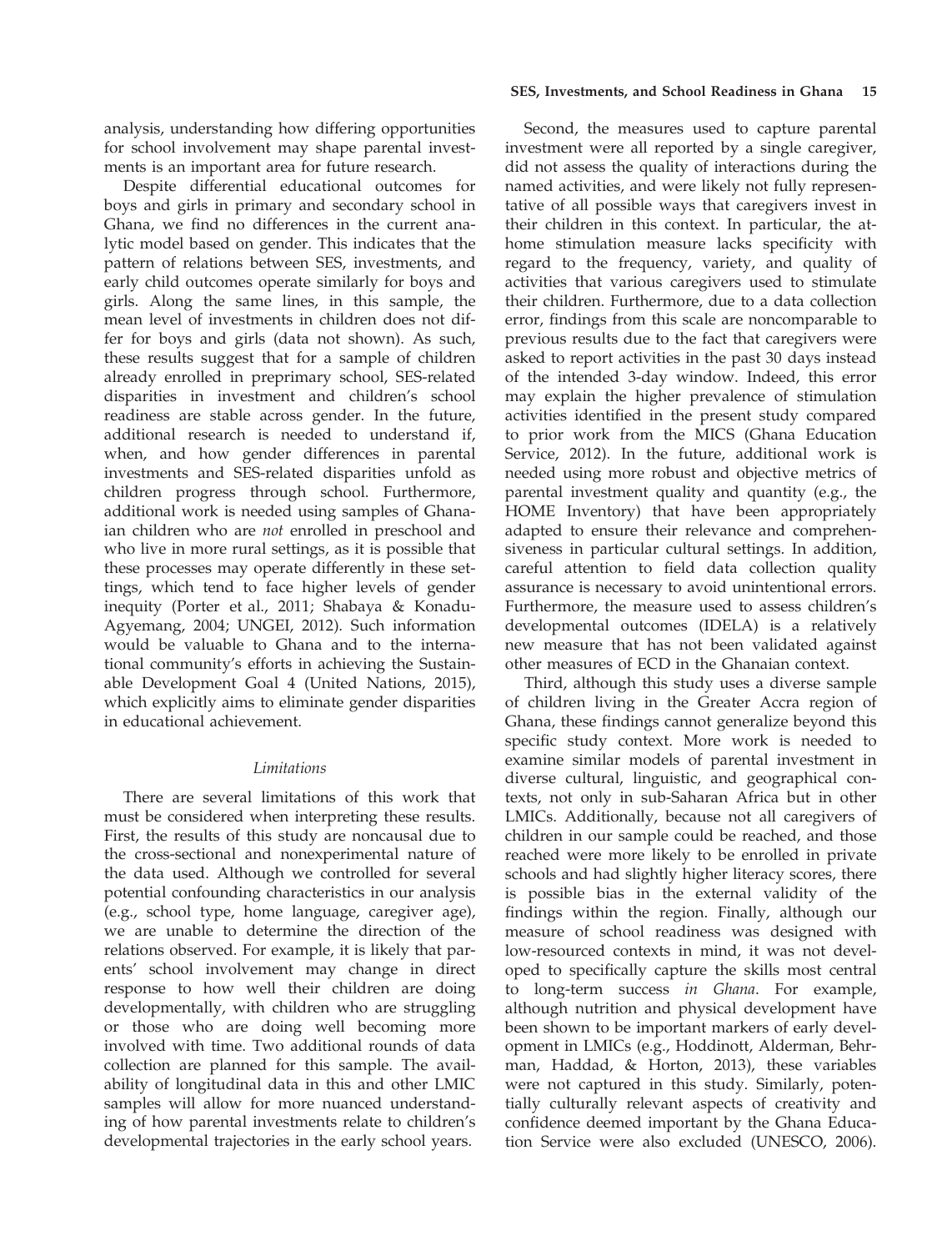Future research examining models of children's school readiness should incorporate such culturally specific measures for a more comprehensive model of learning and development.

## Conclusions

Children in LMICs are exposed to a great variety of macroenvironmental risks, which are reflected in the relatively low levels of educational attainment and achievement outcomes observed in these settings. We find that within this Ghanaian context, household SES-based school readiness gaps exist, and parental investments—and particularly school involvement—account for some of these associations. These findings contribute to theory building by providing evidence in an underresearch context characterized by high levels of child poverty and low levels of adult literacy. Development economists have emphasized the importance of direct investment in a variety of strategies that promote "human capital" in low-income families with young children, such as promoting better nutrition, health care, parental education, and enrichment (Hoddinott et al., 2013). Similarly, developmental psychologists have argued for multipronged interventions that target multiple settings of children's lives (Engle et al., 2011).

Both of these approaches highlight the potential utility of two-generation programming to simultaneously address the needs of both children and their parents with the ultimate goal of improving school readiness in high-risk environments. Indeed, there is strong evidence that interventions supporting parents and children together (e.g., home visiting) can improve outcomes for families in poverty (Engle et al., 2011; Neville et al., 2015). Assuming that the associations observed in this study reflect causal effects, our findings support this perspective in Ghana and highlight that caregiver education, household wealth, and parental investment are three targets of intervention that could support child outcomes and mitigate SES disparities at the start of formal schooling.

## References

- Arnold, D. H., Zeljo, A., Doctoroff, G. L., & Ortiz, C. (2008). Parent involvement in preschool: Predictors and the relation of involvement to preliteracy development. School Psychology Review, 37, 74–90.
- Asparouhov, T., & Muthén, B. (2010). Weighted least squares estimation with missing data. Mplus Technical Appendix, 1–10.
- Behrman, J. R., Schott, W., Mani, S., Crookston, B. T., Dearden, K., Duc., L.T....Stein, A.D. (2017). Intergenerational transmission of poverty and inequality. Economic Development and Cultural Change. [https://doi.org/10.](https://doi.org/10.1086/691971) [1086/691971](https://doi.org/10.1086/691971)
- Bidwell, K., Perry, K., & Watine, L. (2014). Exploring early education programs in peri-urban settings in Africa: Accra, Ghana. New Haven, CT: Innovations for Poverty Action.
- Blair, C. (2002). School readiness: Integrating cognition and emotion in a neurobiological conceptualization of children's functioning at school entry. American Psychologist, 57, 111–127. [https://doi.org/10.1037/0003-066X.](https://doi.org/10.1037/0003-066X.57.2.111) [57.2.111](https://doi.org/10.1037/0003-066X.57.2.111)
- Bornstein, M. H., Britto, P. R., Nonoyama-Tarumi, Y., Ota, Y., Petrovic, O., & Putnick, D. L. (2012). Child development in developing countries: Introduction and methods. Child Development, 83, 16–31. [https://doi.org/](https://doi.org/10.1111/j.1467-8624.2011.01671.x) [10.1111/j.1467-8624.2011.01671.x](https://doi.org/10.1111/j.1467-8624.2011.01671.x)
- Bornstein, M. H., & Putnick, D. L. (2012). Cognitive and socioemotional caregiving in developing countries. Child Development, 83, 46–61. [https://doi.org/10.1111/j.](https://doi.org/10.1111/j.1467-8624.2011.01673.x) [1467-8624.2011.01673.x](https://doi.org/10.1111/j.1467-8624.2011.01673.x)
- Bornstein, M. H., Putnick, D. L., Bradley, R. H., Lansford, J. E., & Deater-Deckard, K. (2015). Pathways among caregiver education, household resources, and infant growth in 39 low-and middle-income countries. Infancy, 20, 353–376.<https://doi.org/10.1111/infa.12086>
- Bradley, R. H., & Corwyn, R. F. (2002). Socioeconomic status and child development. Annual Review of Psychology, 53, 371–399. [https://doi.org/10.1146/annurev.psyc](https://doi.org/10.1146/annurev.psych.53.100901.135233) [h.53.100901.135233](https://doi.org/10.1146/annurev.psych.53.100901.135233)
- Bradley, R. H., Corwyn, R. F., Burchinal, M., McAdoo, H. P., & García Coll, C. (2001). The home environments of children in the United States part II: Relations with behavioral development through age thirteen. Child Development, 72, 1868–1886. [https://doi.org/10.1111/](https://doi.org/10.1111/1467-8624.t01-1-00383) [1467-8624.t01-1-00383](https://doi.org/10.1111/1467-8624.t01-1-00383)
- Bradley, R. H., & Putnick, D. L. (2012). Housing quality and access to material and learning resources within the home environment in developing countries. Child Development, 83, 76–91. [https://doi.org/10.1111/j.1467-](https://doi.org/10.1111/j.1467-8624.2011.01674.x) [8624.2011.01674.x](https://doi.org/10.1111/j.1467-8624.2011.01674.x)
- Bridgemohan, R., van Wyk, N., & van Staden, C. (2005). Home-school communication in the early childhood development phase. Education, 126, 60.
- Brown, T. (2006). Confirmatory factor analysis for applied research. New York, NY: Guildford.
- Chazan-Cohen, R., Raikes, H., Brooks-Gunn, J., Ayoub, C., Pan, B. A., Kisker, E. E., . . . Fuligni, A. S. (2009). Low-income children's school readiness: Parent contributions over the first five years. Early Education and Development, 20, 958–977. [https://doi.org/10.1080/](https://doi.org/10.1080/10409280903362402) [10409280903362402.](https://doi.org/10.1080/10409280903362402)
- Connell, C. M., & Prinz, R. J. (2002). The impact of childcare and parent–child interactions on school readiness and social skills development for low-income African American children. Journal of School Psychology, 40, 177– 193. [https://doi.org/10.1016/S0022-4405\(02\)00090-0](https://doi.org/10.1016/S0022-4405(02)00090-0).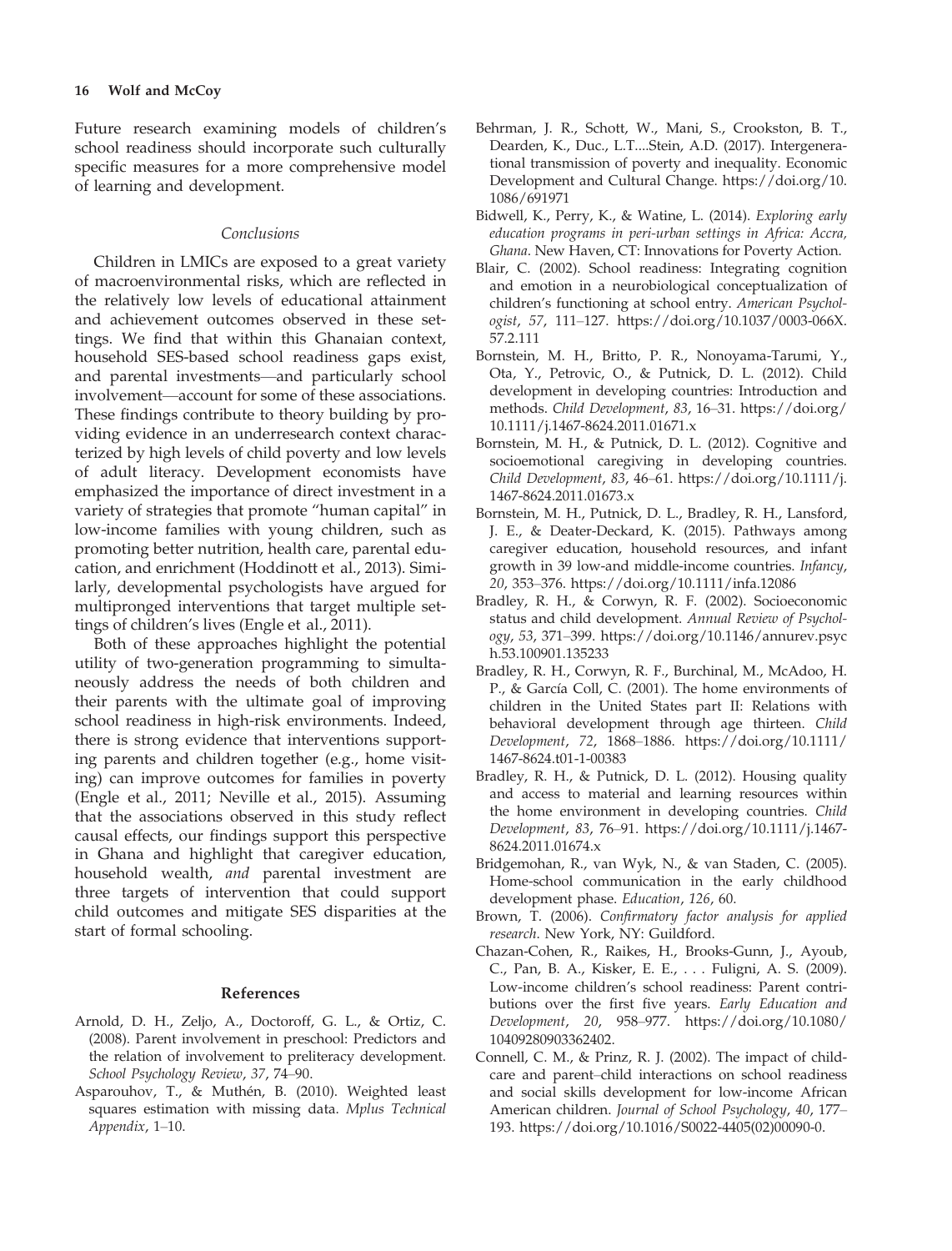- Dercon, S., & Krishnan, P. (2009). Poverty and the psychosocial competencies of children: Evidence from the Young Lives sample in four developing countries. Children, Youth and Environments, 19, 138–163.
- Diemer, M. A., Wang, Q., Moore, T., Gregory, S. R., Hatcher, K. M., & Voight, A. M. (2010). Sociopolitical development, work salience, and vocational expectations among low socioeconomic status African American, Latin American, and Asian American youth. Developmental Psychology, 46, 619–635. [https://doi.org/](https://doi.org/10.1037/a0017049) [10.1037/a0017049](https://doi.org/10.1037/a0017049).
- Duncan, G. J., Dowsett, C. J., Claessens, A., Magnuson, K., Huston, A. C., Klebanov, P., . . . Sexton, H. (2007). School readiness and later achievement. Developmental Psychology, 43, 1428–1446. [https://doi.org/10.1037/](https://doi.org/10.1037/0012-1649.43.6.1428) [0012-1649.43.6.1428.](https://doi.org/10.1037/0012-1649.43.6.1428)
- Duncan, G. J., & Magnuson, K. A. (2003). Off with Hollingshead: Socioeconomic resources, parenting, and child development. Socioeconomic Status, Parenting, and Child Development, 83–106.
- Engle, P. L., Fernald, L. C., Alderman, H., Behrman, J., O'Gara, C., Yousafzai, A., . . . Iltus, S. (2011). Strategies for reducing inequalities and improving developmental outcomes for young children in low-income and middle-income countries. The Lancet, 378, 1339–1353. [https://doi.org/10.1016/S0140-6736\(11\)60889-1](https://doi.org/10.1016/S0140-6736(11)60889-1).
- Ferguson, K.T. (2008). Infant development in the context of Malawian infant homes. Dissertation Abstracts International: Section B: The Sciences and Engineering. 2008;69 (2-B):1358.
- Fernald, L. C. H., Kagawa, R., Knauer, H. A., Schnaas, L., Guerra, A. G., & Neufeld, L. M. (2017). Promoting child development through group-based parent support within a cash transfer program: Experimental effects on children's outcomes. Developmental Psychology, 53, 222– 236.<https://doi.org/10.1037/dev0000185>.
- Fernald, L., Schnaas, L., Neufeld, L., Knauer, H., & Guerra, A. G. (2014). Adding a parental support intervention to conditional cash transfers improves child development in rural Mexico. The FASEB Journal, 28, 378-8.
- Fernald, L. C. H., Weber, A., Galasso, E., & Ratsifandrihamanana, L. (2011). Socioeconomic gradients and child development in a very low income population: Evidence from Madagascar. Developmental Science, 14, 832–847. doi: [10.1111/j.1467-7687.2010.01032.x](https://doi.org/10.1111/j.1467-7687.2010.01032.x)
- Gauvain, M., & Munroe, R. L. (2009). Contributions of societal modernity to cognitive development: A comparison of four cultures. Child Development, 80, 1628– 1642. doi: [10.1111/j.1467-8624.2009.01358.x](https://doi.org/10.1111/j.1467-8624.2009.01358.x)
- Ghana Education Service. (2012). Programme to scale-up quality kindergarten education in Ghana. Accra, Ghana: Ghana Ministry of Education. Retrieved from [https://](https://issuu.com/sabretom/docs/10_12_12_final_version_of_narrative_op)

[issuu.com/sabretom/docs/10\\_12\\_12\\_final\\_version\\_](https://issuu.com/sabretom/docs/10_12_12_final_version_of_narrative_op) [of\\_narrative\\_op](https://issuu.com/sabretom/docs/10_12_12_final_version_of_narrative_op)

- Gladstone, M., Lancaster, G. A., Umar, E., Nyirenda, M., Kayira, E., van den Broek, N. R., & Smyth, R. L. (2010). The Malawi Developmental Assessment Tool (MDAT): The creation, validation, and reliability of a tool to assess child development in rural African settings. PLoS Medicine, 7, e1000273. [https://doi.org/10.1371/journal.](https://doi.org/10.1371/journal.pmed.1000273) [pmed.1000273](https://doi.org/10.1371/journal.pmed.1000273)
- Grantham-McGregor, S., Cheung, Y. B., Cueto, S., Glewwe, P., Richter, L., Strupp, B.; International Child Development Steering Group. (2007). Developmental potential in the first 5 years for children in developing countries. The Lancet, 369, 60–70. [https://doi.org/10.](https://doi.org/10.1016/S0140-6736(07)60032-4) [1016/S0140-6736\(07\)60032-4](https://doi.org/10.1016/S0140-6736(07)60032-4)
- Grissmer, D., Grimm, K. J., Aiyer, S. M., Murrah, W. M., & Steele, J. S. (2010). Fine motor skills and early comprehension of the world: Two new school readiness indicators. Developmental Psychology, 46, 1008. [https://](https://doi.org/10.1037/a0020104) [doi.org/10.1037/a0020104](https://doi.org/10.1037/a0020104)
- Grolnick, W. S., Benjet, C., Kurowski, C. O., & Apostoleris, N. H. (1997). Predictors of parent involvement in children's schooling. Journal of Educational Psychology, 89, 538–548. [https://doi.org/10.1037/0022-0663.89.3.](https://doi.org/10.1037/0022-0663.89.3.538) [538](https://doi.org/10.1037/0022-0663.89.3.538).
- Hamadani, J. D., Tofail, F., Hilaly, A., Huda, S. N., Engle, P., & Grantham-McGregor, S. M. (2010). Use of family care indicators and their relationship with child development in Bangladesh. Journal of Health, Population and Nutrition, 28, 23–33.
- Harding, J. F., Morris, P. A., & Hughes, D. (2015). The relationship between maternal education and children's academic outcomes: A theoretical framework. Journal of Marriage and Family, 77, 60–76.
- Haveman, R., & Wolfe, B. (1994). Succeeding generations: On the effects of investments in children. New York NY: Russell Sage Foundation.
- Hill, N. E., & Chao, R. K. (Eds.). (2009). Families, schools, and the adolescent: Connecting research, policy, and practice. New York NY: Teachers College Press.
- Hill, N. E., & Taylor, L. C. (2004). Parental school involvement and children's academic achievement: Pragmatics and issues. Current Directions in Psychological Science, 13, 161–164.
- Hill, N. E., & Tyson, D. F. (2009). Parental involvement in middle school: A meta-analytic assessment of the strategies that promote achievement. Developmental Psychology, 45, 740.<https://doi.org/10.1037/a0015362>
- Hoddinott, J., Alderman, H., Behrman, J. R., Haddad, L., & Horton, S. (2013). The economic rationale for investing in stunting reduction. Maternal and Child Nutrition, 9, 69–82.<https://doi.org/10.1111/mcn.12080>
- Hu, L. T., & Bentler, P. M. (1999). Cutoff criteria for fit indexes in covariance structure analysis: Conventional criteria versus new alternatives. Structural Equation Modeling: A Multidisciplinary Journal, 6, 1–55.
- Janus, M., & Duku, E. (2007). The school entry gap: Socioeconomic, family, and health factors associated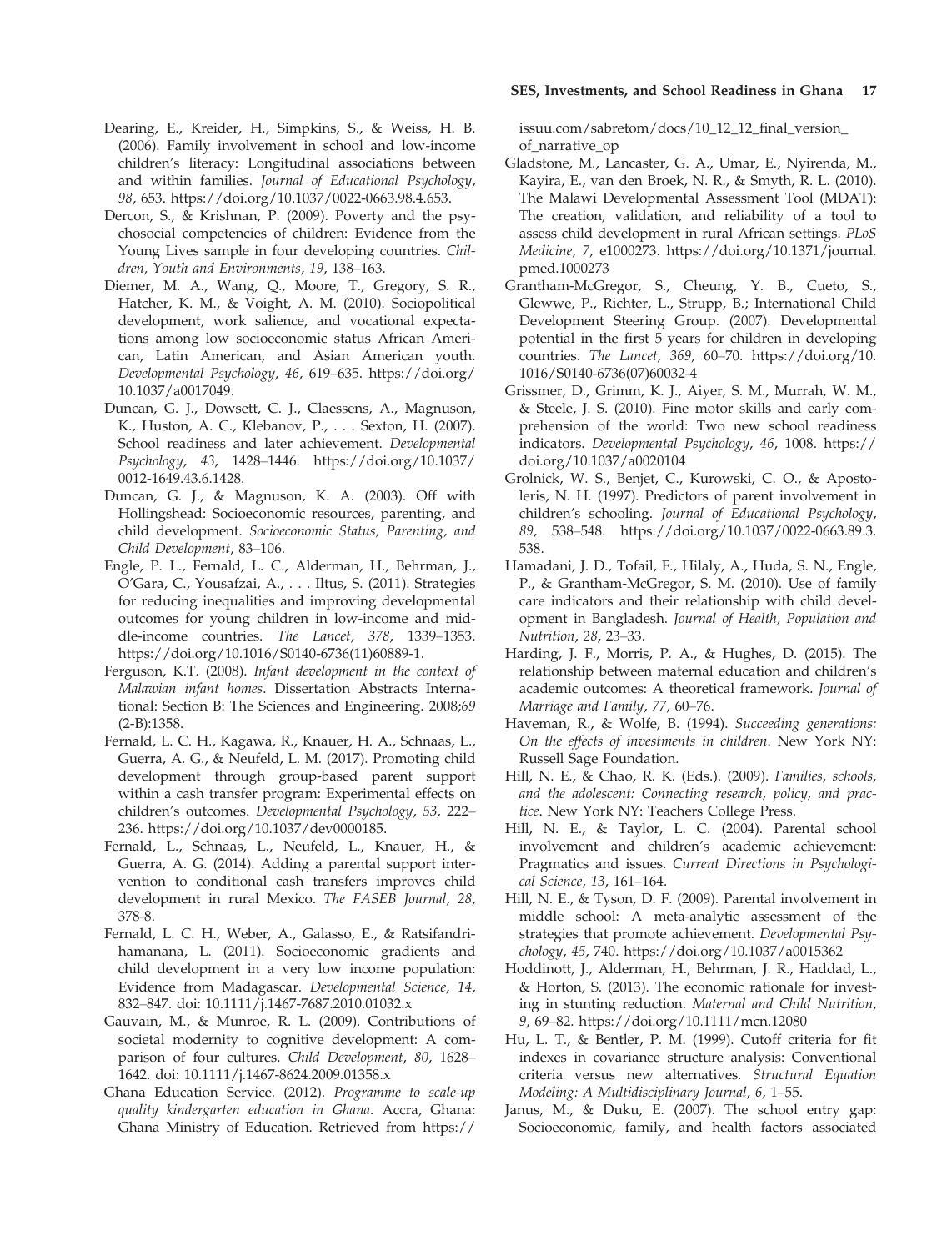with children's school readiness to learn. Early Education and Development, 18, 375–403. [https://doi.org/10.](https://doi.org/10.1080/10409280701610796a) [1080/10409280701610796a](https://doi.org/10.1080/10409280701610796a)

- Kiernan, K. E., & Mensah, F. K. (2009). Poverty, maternal depression, family status and children's cognitive and behavioural development in early childhood: A longitudinal study. Journal of Social Policy, 38, 569–588. <https://doi.org/10.1017/S0047279409003250>
- Knauer, H. A., Kagawa, R. M., García-Guerra, A., Schnaas, L., Neufeld, L. M., & Fernald, L. C. (2016). Pathways to improved development for children living in poverty A randomized effectiveness trial in rural Mexico. International Journal of Behavioral Development, 40(6), 492–499.
- Kohl, G. O., Lengua, L. J., & McMahon, R. J. (2000). Parent involvement in school conceptualizing multiple dimensions and their relations with family and demographic risk factors. Journal of School Psychology, 38, 501–523. [https://doi.org/10.1016/S0022-4405\(00\)00050-9](https://doi.org/10.1016/S0022-4405(00)00050-9)
- Maulik, P. K., & Darmstadt, G. L. (2009). Communitybased interventions to optimize early childhood development in low resource settings. Journal of Perinatology, 29, 531–542. doi[:10.1038/jp.2009.42](https://doi.org/10.1038/jp.2009.42)
- McCoy, D. C., Peet, E. D., Ezzati, M., Danaei, G., Black, M. M., Sudfeld, C. R., . . . Fink, G. (2016). Early childhood developmental status in low-and middle-income countries: National, regional, and global prevalence estimates using predictive modeling. PLoS Medicine, 13, e1002034. <https://doi.org/10.1371/journal.pmed.1002034>
- McCoy, D. C., Salhi, C., Yoshikawa, H., Britto, P., Black, M., & Fink, G. (2017, under review.). Opportunities for learning in low- and middle-income countries: A landscape analysis.
- McCoy, D. C., Zuilkowski, S. S., & Fink, G. (2015). Poverty, physical stature, and cognitive skills: Mechanisms underlying children's school enrollment in Zambia. Developmental Psychology, 51, 600–614. [https://doi.org/](https://doi.org/10.1037/a0038924) [10.1037/a0038924](https://doi.org/10.1037/a0038924)
- Miedel, W. T., & Reynolds, A. J. (2000). Parent involvement in early intervention for disadvantaged children: Does it matter? Journal of School Psychology, 37, 379–402.
- Ministry of Education. (2014). Ghana 2013 National Education Assessment: Tech. Rep.. Accra, Ghana: MOE.
- Ministry of Women and Children's Affairs. (2004). Republic of Ghana Early Childhood Care and Development Policy. Accra, Ghana: MOWAC, 2004.
- Muthén, L. K., & Muthén, B. O. (2012). Mplus user's guide. Los Angeles, CA: Author.
- Neville, H., Pakulak, E., & Stevens, C. (2015). Familybased training to improve cognitive outcomes for children from lower socioeconomic status backgrounds: Emerging themes and challenges. Current Opinion in Behavioral Sciences, 4, 166–170. [https://doi.org/10.](https://doi.org/10.1016/j.cobeha.2015.05.006) [1016/j.cobeha.2015.05.006](https://doi.org/10.1016/j.cobeha.2015.05.006)
- Nores, M., & Barnett, W. S. (2010). Benefits of early childhood interventions across the world: (Under) Investing in the very young. Economics of Education Review, 29,

271–282. doi: [https://doi.org/10.1016/j.econedurev.](https://doi.org/10.1016/j.econedurev.2009.09.001) [2009.09.001](https://doi.org/10.1016/j.econedurev.2009.09.001)

- Nsamenang, A. B. (2008). (Mis)Understanding ECD in Africa: The force of local and global motives. In M. Garcia, A. Pence, & J. L. Evans (Eds.), Africa's future, Africa's challenge: Early childhood care and development in Sub-Saharan Africa (pp. 135–141). Washington, DC: The World Bank.
- Nyarko, K. (2011). Parental school involvement: The case of Ghana. Journal of Emerging Trends in Educational Research and Policy Studies, 2, 378–381.
- Petterson, S. M., & Albers, A. B. (2001). Effects of poverty and maternal depression on early child development. Child Development, 72, 1794–1813. [https://doi.org/](https://doi.org/10.1111/1467-8624.00379) [10.1111/1467-8624.00379](https://doi.org/10.1111/1467-8624.00379)
- Pisani, L., Borisova, I., & Dowd, A. J. (2015). International development and early learning assessment technical working paper. Save the Children, Washington, DC.
- Porter, G., Hampshire, K., Abane, A., Tanle, A., Esia-Donkoh, K., Obilie Amoako-Sakyi, R., . . . Asiedu Owusu, S. (2011). Mobility, education and livelihood trajectories for young people in rural Ghana: A gender perspective. Children's Geographies, 9(3–4), 395–410.
- Rao, N., Sun, J., Ng, M., Becher, Y., Lee, D., Ip, P., & Bacon-Shone, J. (2014). Validation, finalization and adoption of the East Asia-Pacific early child development scales (EAP-ECDS). UNICEF. Retrieved from [http://www.a](http://www.arnec.net/wp-content/uploads/2015/07/EAP-ECDS-Final-Report1.pdf) [rnec.net/wp-content/uploads/2015/07/EAP-ECDS-Fin](http://www.arnec.net/wp-content/uploads/2015/07/EAP-ECDS-Final-Report1.pdf) [al-Report1.pdf](http://www.arnec.net/wp-content/uploads/2015/07/EAP-ECDS-Final-Report1.pdf)
- Schoellman, T. (2016). Early childhood human capital and development. American Economic Journal: Macroeconomics, 8, 145–174.
- Schreiner, M., & Woller, G. (2010). A simple poverty scorecard for Ghana. Consultative Group to Assist the Poorest. Retrieved from [http://microfinance.com/Eng](http://microfinance.com/English/Papers/Scoring_Poverty_Ghana_EN_2005.pdf) [lish/Papers/Scoring\\_Poverty\\_Ghana\\_EN\\_2005.pdf](http://microfinance.com/English/Papers/Scoring_Poverty_Ghana_EN_2005.pdf)
- Shabaya, J., & Konadu-Agyemang, K. (2004). Unequal access, unequal participation: Some spatial and socioeconomic dimensions of the gender gap in education in Africa with special reference to Ghana, Zimbabwe and Kenya. Compare, 34, 395–424. [https://doi.org/10.1080/](https://doi.org/10.1080/0305792042000294805) [0305792042000294805](https://doi.org/10.1080/0305792042000294805)
- Squires, J., & Bricker, D. (2009). Ages & Stages Questionnaires (ASQ-3). A parent-completed child monitoring system (3rd ed.). Baltimore, MD: Paul H. Brookes.
- Strom, R., & Slaughter, H. (1978). Measurement of childrearing expectations using the parent as a teacher inventory. The Journal of Experimental Education, 46, 44– 53.<https://doi.org/10.1080/00220973.1978.11011643>
- Taylor, N., Mabogoane, T., Shindler, J., & Akoobhai, B. (2010). Seeds of their struggle: The features of underand overage enrolment among grade 4 learners in South Africa. CREATE Pathways to Access. Research Monograph, 47, 1–36.
- UNESCO. (2006). Education for all global monitoring report 2007 strong foundations: Ghana early childhood care and